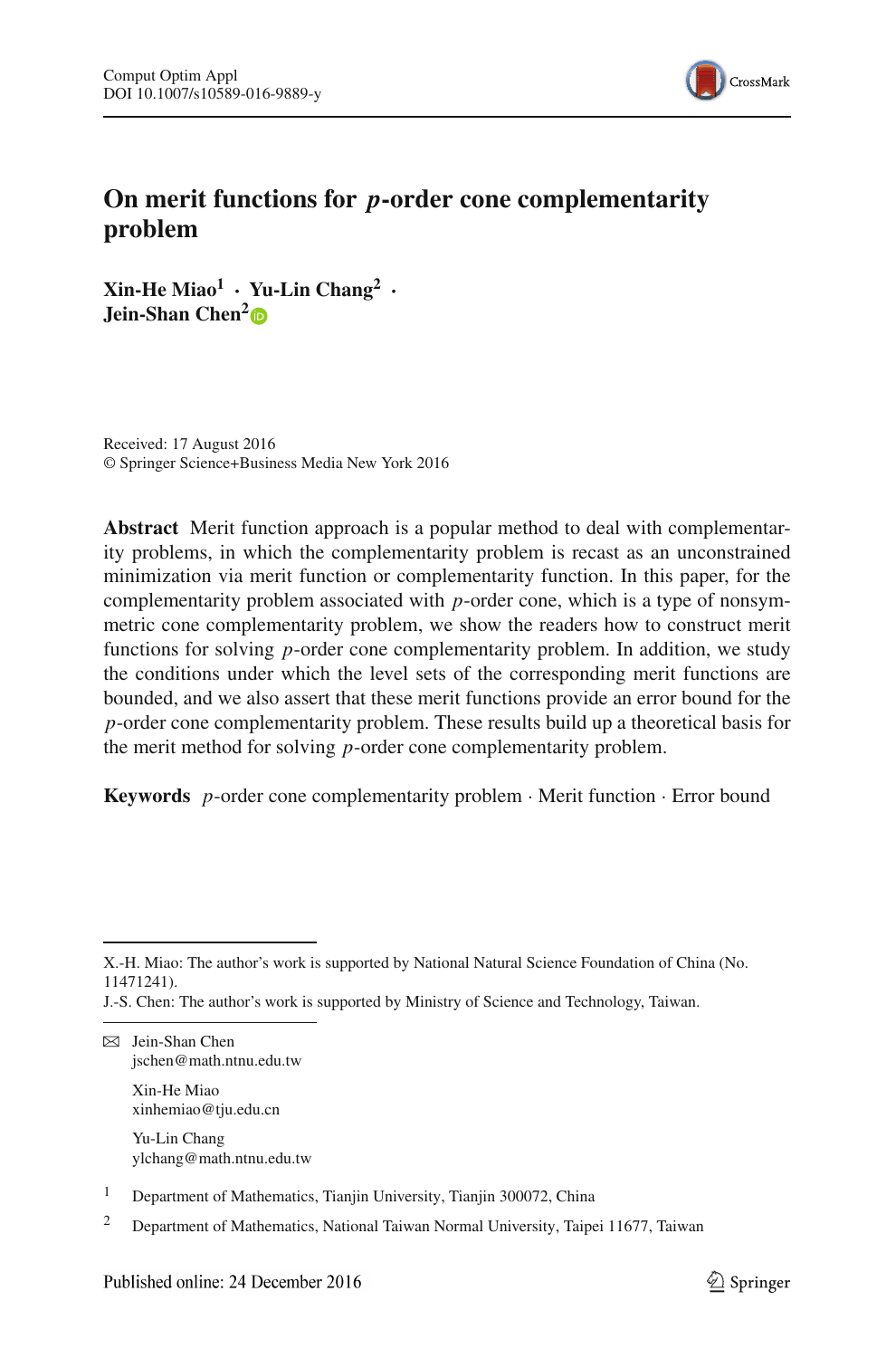# **1 Motivation and introduction**

The general conic complementarity problem is to find an element  $x \in \mathbb{R}^n$  such that

<span id="page-1-0"></span>
$$
x \in \mathcal{K}, \quad F(x) \in \mathcal{K}^* \quad \text{and} \quad \langle x, F(x) \rangle = 0,\tag{1}
$$

where  $\langle \cdot, \cdot \rangle$  denotes the Euclidean inner product,  $F : \mathbb{R}^n \to \mathbb{R}^n$  is a continuously differentiable mapping, *K* represents a closed convex cone, and *K*<sup>∗</sup> is the dual cone of *K* given by  $K^* := \{v \in \mathbb{R}^n \mid \langle v, x \rangle \geq 0, \forall x \in \mathcal{K}\}\)$ . When *K* is a symmetric cone, the problem [\(1\)](#page-1-0) is called the symmetric cone complementarity problem [\[9](#page-18-0)[–11](#page-18-1)[,18](#page-18-2),[20\]](#page-18-3). In particular, when  $K$  is the so-called second-order cone which is defined as

$$
\mathcal{K}^n := \{ (x_1, x_2) \in \mathbb{R} \times \mathbb{R}^{n-1} \mid \|x_2\| \le x_1 \},\
$$

the problem  $(1)$  reduces to the second-order cone complementarity problem  $[1-5,7,8]$  $[1-5,7,8]$  $[1-5,7,8]$  $[1-5,7,8]$  $[1-5,7,8]$ . In contrast to symmetric cone programming and symmetric cone complementarity problem, we are not familiar with their nonsymmetric counterparts. Referring the reader to [\[14](#page-18-5),[16,](#page-18-6)[19](#page-18-7)[,22](#page-18-8)] and the bibliographies therein, we observe that there is no unified way to handle nonsymmetric cone constraints, and the study on each item for such problems usually uses certain specific features of the nonsymmetric cones under consideration.

In this paper, we focus on a special nonsymmetric cone  $K$  for problem [\(1\)](#page-1-0), i.e., *p*-order cone. Then, the problem [\(1\)](#page-1-0) reduces to the *p*-order cone complementarity problem (POCCP for short). Indeed , the *p*-order cone [\[17](#page-18-9)[,22](#page-18-8)] is a generalization of the second-order cone in  $\mathbb{R}^n$ , denoted by  $\mathcal{K}_p$ , and can be expressed as

$$
\mathcal{K}_p := \left\{ x \in \mathbb{R}^n \, \middle| \, x_1 \ge \left( \sum_{i=2}^n |x_i|^p \right)^{\frac{1}{p}} \right\} \quad (p > 1).
$$

If we write  $x := (x_1, \bar{x}) \in \mathbb{R} \times \mathbb{R}^{n-1}$ , the *p*-order cone  $\mathcal{K}_p$  can be equivalently expressed as

$$
\mathcal{K}_p = \left\{ x = (x_1, \bar{x}) \in \mathbb{R} \times \mathbb{R}^{n-1} \, | \, x_1 \geq \| \bar{x} \|_p \right\}, \, (p > 1).
$$

When  $p = 2$ , it is obvious that the *p*-order cone is exactly the second-order cone, which means the *p*-order cone complementarity problem is actually the second-order cone complementarity problem. Thus, the *p*-order cone complementarity problem (POCCP) can be viewed as the generalization of the second-order cone complemen-tarity problem. As shown in [\[15](#page-18-10),[17](#page-18-9)],  $\mathcal{K}_p$  is a convex cone and its dual cone is given by

$$
\mathcal{K}_p^* = \left\{ y \in \mathbb{R}^n \middle| y_1 \ge \left( \sum_{i=2}^n |y_i|^q \right)^{\frac{1}{q}} \right\}
$$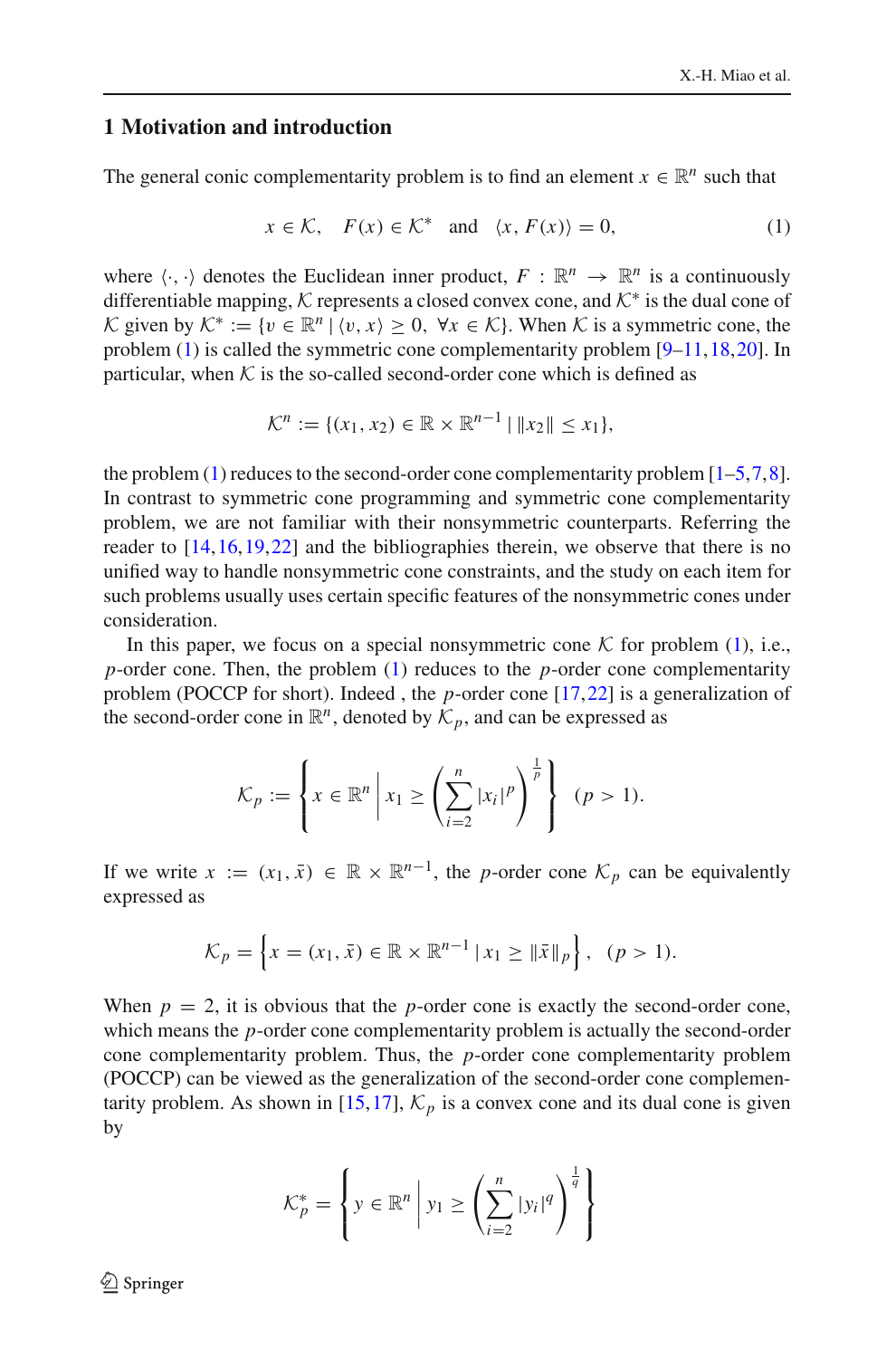or equivalently

$$
\mathcal{K}_p^* = \left\{ y = (y_1, \bar{y}) \in \mathbb{R} \times \mathbb{R}^{n-1} \, | \, y_1 \ge ||\bar{y}||_q \right\} = \mathcal{K}_q,
$$

where  $q > 1$  and satisfies  $\frac{1}{p} + \frac{1}{q} = 1$ . In addition, the dual cone  $\mathcal{K}_p^*$  is also a convex cone. For more details regarding *p*-order cone and its involved optimization problems, please refer to [\[15](#page-18-10)[,17](#page-18-9)[,22](#page-18-8)].

During the past decade, there had active research and various methods for complementarity problems, which include the interior-point methods, the smoothing Newton methods, the semismooth Newton methods, and the merit function methods, see [\[1](#page-17-0)– [12,](#page-18-11)[14](#page-18-5)[,21](#page-18-12)] and references therein. As seen in the literature, almost all the attention was paid to symmetric cone complementarity problems, that is, nonlinear complementarity problem (NCP), positive semi-definite complementarity problem (SDCP), second-order cone complementarity problem (SOCCP). As mentioned earlier, there is no unified framework to deal with general nonsymmetric cone complementarity problems. Consequently, the study about nonsymmetric cone complementarity problem is very limited. Nonetheless, we believe that that merit function approach, in which the complementarity problem is recast as an unconstrained minimization via merit function or complementarity function, may be appropriately viewed as a unified way to deal with nonsymmetric cone complementarity problem. Indeed, the main difficulty lies on how to construct complementarity functions or merit functions for nonsymmetric cone complementarity problem. For circular cone setting, several successful ways were shown in [\[16](#page-18-6)]. Inspired by the work [\[16](#page-18-6)], we employ the similar ways to construct merit functions for solving *p*-order cone complementarity problem. For completeness, the idea is roughly described again as below.

Recall that for solving the problem [\(1\)](#page-1-0), a popular approach is to reformulate it as an unconstrained smooth minimization problem or a system of nonsmooth equations. In this category of methods, it is important to adapt a merit function. A *merit function* for the *p*-order cone complementarity problem is a function  $h : \mathbb{R}^n \to [0, +\infty)$ , provided that

 $h(x) = 0 \iff x$  solves the POCCP (1).

Hence, solving the problem [\(1\)](#page-1-0) is equivalent to handling the unconstrained minimization problem

$$
\min_{x\in\mathbb{R}^n}h(x)
$$

with the optimal value zero. Until now, for solving symmetric cone complementarity problem, a large number of merit functions have been proposed. Among them, one of the most popular merit functions is the natural residual (NR) merit function  $\Psi_{NR}$ :  $\mathbb{R}^n \to \mathbb{R}$ , which is defined as

$$
\Psi_{NR}(x) := \frac{1}{2} \left\| \phi_{NR}(x, F(x)) \right\|^2 = \frac{1}{2} \left\| x - (x - F(x))_{+}^{K} \right\|^2,
$$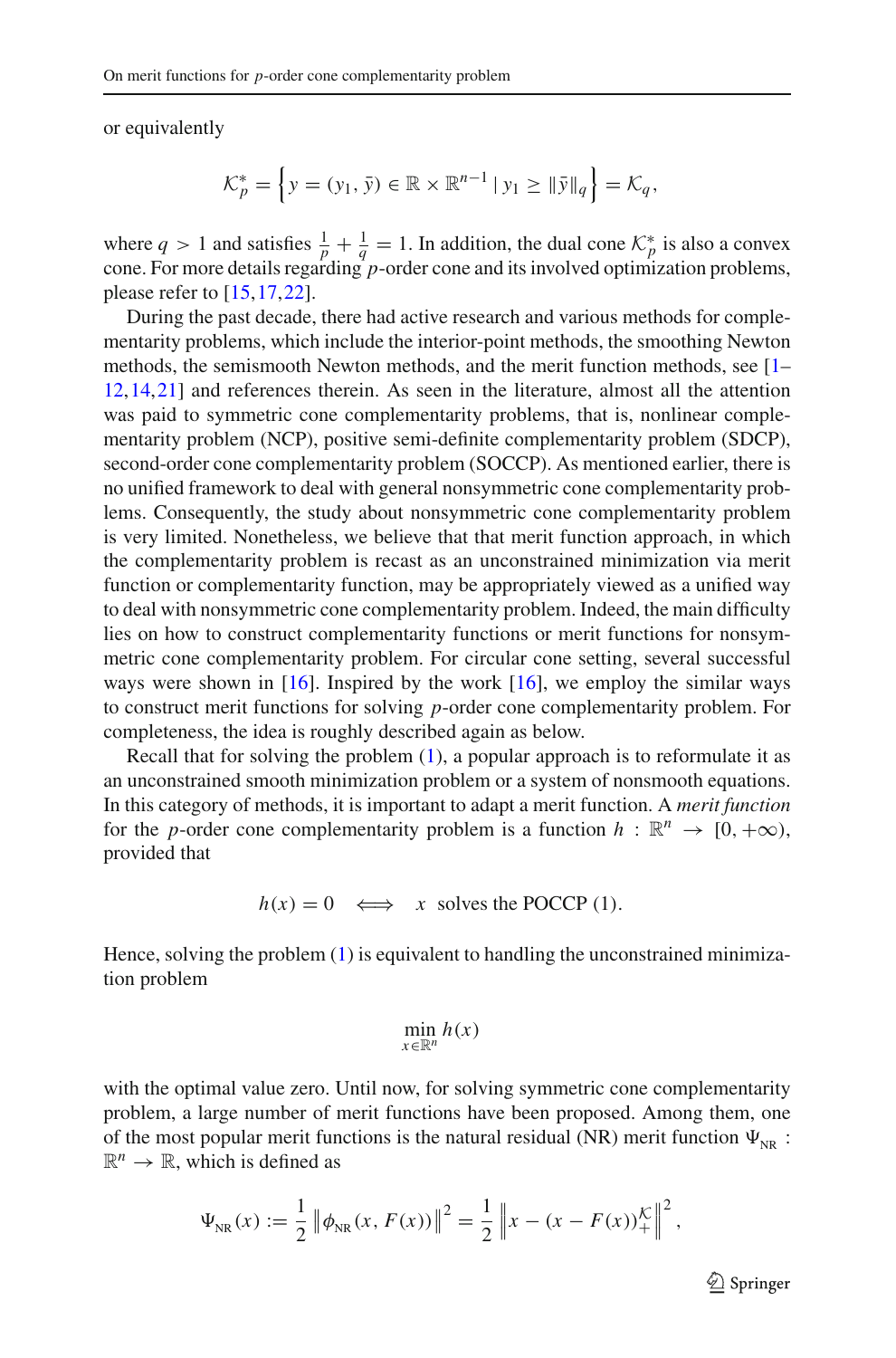where  $(\cdot)_{+}^{\prime\prime}$  denotes the projection onto the symmetric cone *K*. Then, we know that  $\Psi_{NR}(x) = 0$  if and only if *x* is a solution to the symmetric cone complementarity problem. As remarked in [\[16\]](#page-18-6), this function  $\Psi_{NR}$  (or  $\phi_{NR}$ ) can also serve as merit function (or complementarity function) for general conic complementarity problem. Hence, it is also applicable to *p*-order cone complementarity problem. Under this setting, for any  $x \in \mathbb{R}^n$ , we denote  $x_+$  be the projection of x onto the *p*-order cone *K*<sub>*p*</sub>, and *x*<sub>−</sub> be the projection of −*x* onto the dual cone  $K_p^*$  of  $K_p$ . By properties of projection onto the closed convex cone, it can be verified that  $x = x_+ - x_-$ . Moreover, the formula of projection of  $x \in \mathbb{R}^n$  onto  $\mathcal{K}_p$  is obtained in [\[17](#page-18-9)]. Besides the NR merit function  $\Psi_{\scriptscriptstyle\rm NR}$  , are there any other types of merit functions for POCCP? In this paper, we answer this question by presenting other types of merit functions for the *p*-order cone complementarity problem. Moreover, we investigate the properties of these proposed merit functions, and study conditions under which these merit functions provide bounded level sets. Note that such properties will guarantee that the sequence generated by descent methods has at least one accumulation point, and build up a theoretical basis for designing the merit function method for solving *p*-order cone complementarity problem.

### **2 Preliminaries**

In this section, we briefly review some basic concepts and background materials about the *p*-order cone, and define one type of product associated with *p*-order cone, which will be extensively used in subsequent analysis.

As mentioned, the *p*-order cone  $\mathcal{K}_p$  is a pointed closed convex cone, and its dual cone denoted by  $\mathcal{K}_p^*$  is given as

$$
\mathcal{K}_p^* = \left\{ y \in \mathbb{R}^n \middle| y_1 \ge \left( \sum_{i=2}^n |y_i|^q \right)^{\frac{1}{q}} \right\}
$$

or equivalently

$$
\mathcal{K}_p^* = \left\{ y = (y_1, \bar{y}) \in \mathbb{R} \times \mathbb{R}^{n-1} \, | \, y_1 \ge ||\bar{y}||_q \right\} = \mathcal{K}_q,
$$

where  $q > 1$  and satisfies  $\frac{1}{p} + \frac{1}{q} = 1$ . From the expression of the dual cone  $\mathcal{K}_p^*$ , it is easy to know that the dual cone  $K_p^*$  is also a closed convex cone. In addition, when  $p \neq q$ , we have  $\mathcal{K}_p \neq \mathcal{K}_q = \mathcal{K}_p^*$ , i.e., the *p*-order cone  $\mathcal{K}_p$  is not a self-dual cone. That is to say, the *p*-order cone  $\mathcal{K}_p$  is not a symmetric cone for  $p \neq 2$ .

It is well known that Jordan product plays a critical role in the study of symmetric cone programming or symmetric cone complementarity problems. However, there is no Jordan product for the setting of the *p*-order cone so far. Hence, we need to find one type of special product for the setting of the *p*-order cone, which is similar to the one for the setting of symmetric cone. To this end, for any  $x = (x_1, \dots, x_n)^T \in \mathbb{R}^n$ and  $y = (y_1, \dots, y_n)^T \in \mathbb{R}^n$ , we define one type of product of *x* and *y* associated with *p*-order cone  $\mathcal{K}_p$  as follows: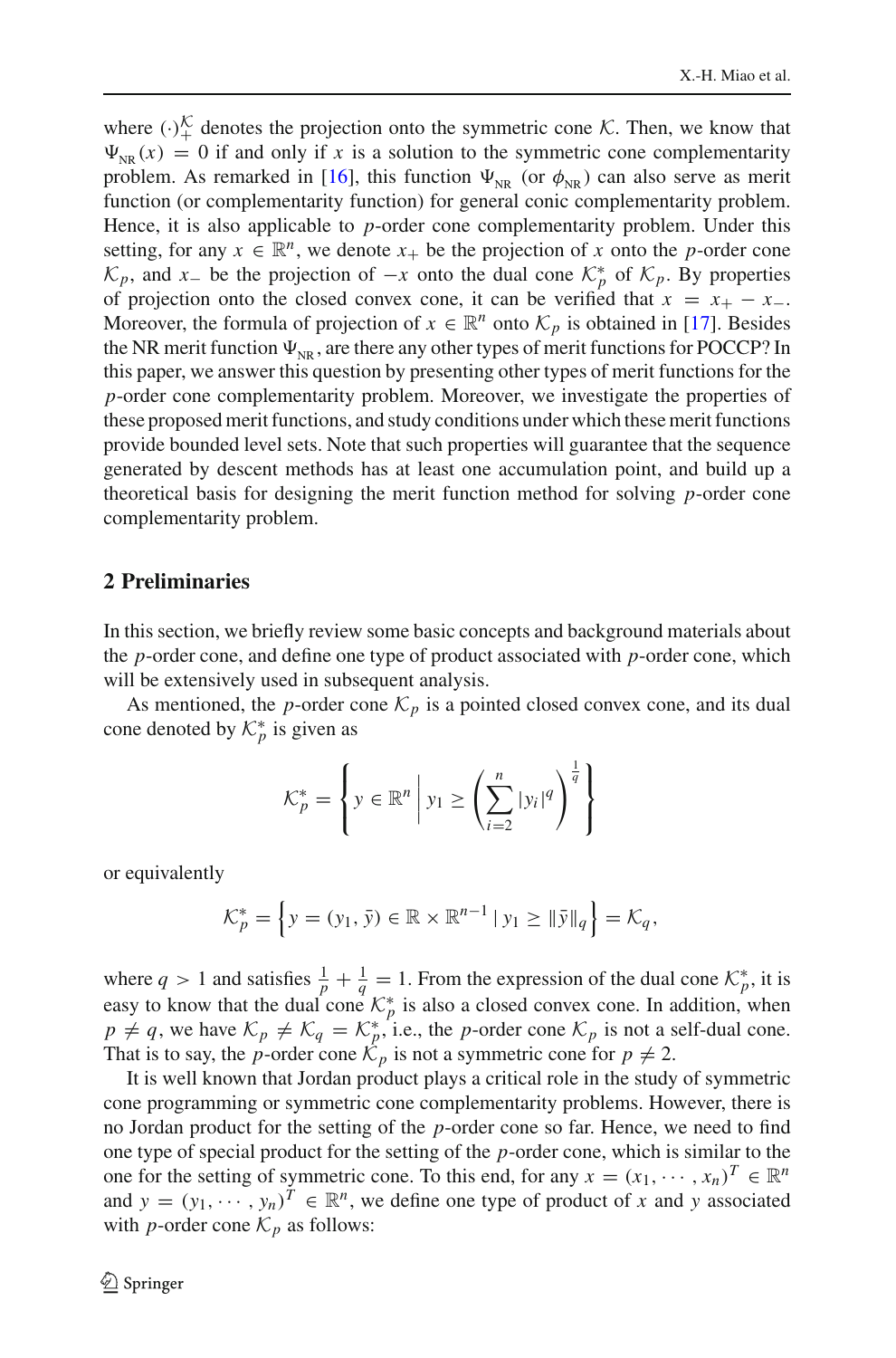<span id="page-4-0"></span>
$$
x \bullet y = \begin{bmatrix} \langle x, y \rangle \\ w \end{bmatrix} \text{ where } w := (w_2, \cdots, w_n)^T \text{ with } w_i = |x_1|^{\frac{p}{q}} |y_i| - |y_1| |x_i|^{\frac{p}{q}}.
$$
  
(2)

From the above definition [\(2\)](#page-4-0) of product, when  $p = q = 2$ , it is not hard to see that the product  $x \bullet y$  is exactly the Jordan product in the setting of second-order cone. According to the product " $\bullet$ " defined as in [\(2\)](#page-4-0), we have the following equivalence.

**Proposition 2.1** *For any*  $x = (x_1, \bar{x}) \in \mathbb{R} \times \mathbb{R}^{n-1}$  *with*  $\bar{x} = (x_2, \dots, x_n)^T \in \mathbb{R}^{n-1}$  $\overline{a}$  $\overline{a}$  $\overline{y}$  = ( $y_1$ ,  $\overline{y}$ )  $\in \mathbb{R} \times \mathbb{R}^{n-1}$  *with*  $\overline{y}$  = ( $y_2$ , ···,  $y_n$ )<sup>T</sup>  $\in \mathbb{R}^{n-1}$ , the following *statements are equivalent:*

 $f(a)$   $x \in \mathcal{K}_p$ ,  $y \in \mathcal{K}_p^* = \mathcal{K}_q$  *and*  $\langle x, y \rangle = 0$ . *(b)*  $x \in \mathcal{K}_p$ ,  $y \in \mathcal{K}_p^* = \mathcal{K}_q$  *and*  $x \bullet y = 0$ *.* 

*In each case, x and y satisfy the condition that there is*  $c \ge 0$  *such that*  $|x_i|^p = c|y_i|^q$  $\int \int f(x) \, dx = c |x_i|^p \, \text{for any } i = 2, \dots, n.$ 

*Proof* (b)  $\Rightarrow$  (a) From the definition of product *x* • *y* of *x* and *y* associated with  $K_p$ , the implication is obvious.

 $(a) \Rightarrow$  (b) When  $\bar{x} = 0$  or  $\bar{y} = 0$ , from (a), we know  $x \in \mathcal{K}_p$ ,  $y \in \mathcal{K}_q$  and  $\langle x, y \rangle = 0$ . Then, it is easy to see that  $x \bullet y = 0$ . When  $\bar{x} \neq 0$  and  $\bar{y} \neq 0$ , by  $x \in \mathcal{K}_p$  and  $y \in \mathcal{K}_q$ , we have  $x_1 \ge ||\bar{x}||_p$  and  $y_1 \ge ||\bar{y}||_q$ . Hence, it follows from  $\langle x, y \rangle = 0$  that

$$
0 = \langle x, y \rangle
$$
  
=  $x_1y_1 + \langle \bar{x}, \bar{y} \rangle$   

$$
\geq \|\bar{x}\|_p \|\bar{y}\|_q - \|\bar{x}\|_p \|\|\bar{y}\|_q
$$
  
= 0.

This implies that  $x_1 = ||\bar{x}||_p$ ,  $y_1 = ||\bar{y}||_q$  and  $|x_i|^p = c|y_i|^q$  or  $|y_i|^q = c|x_i|^p$  with some  $c \ge 0$  for any  $i = 2, \dots, n$ . Next, we only consider the case  $|x_i|^p = c|y_i|^q$ , and the same arguments apply for the case  $|y_i|^q = c|x_i|^p$ . Because  $|x_i|^p = c|y_i|^q$ , we have  $|x_i|^{\frac{p}{q}} = c^{\frac{1}{q}} |y_i|$ . This yields that, for any  $i = 2, \dots, n$ ,

$$
|x_1|^{\frac{p}{q}} |y_i| - |y_1||x_i|^{\frac{p}{q}} = |x_1|^{\frac{p}{q}} |y_i| - |y_1|c^{\frac{1}{q}} |y_i|
$$
  

$$
= \left(\sum_{k=2}^n |x_k|^p\right)^{\frac{1}{q}} |y_i| - \left(\sum_{k=2}^n |y_k|^q\right)^{\frac{1}{q}} c^{\frac{1}{q}} |y_i|
$$
  

$$
= c^{\frac{1}{q}} \left(\sum_{k=2}^n |y_k|^q\right)^{\frac{1}{q}} |y_i| - c^{\frac{1}{q}} \left(\sum_{k=2}^n |y_k|^q\right)^{\frac{1}{q}} |y_i|
$$
  

$$
= 0,
$$

where the second equality holds due to  $x_1 = \|\bar{x}\|_p$ ,  $y_1 = \|\bar{y}\|_q$ . Then, it follows that  $x \bullet y = 0$ , and the proof is complete.  $x \bullet y = 0$ , and the proof is complete.

 $\mathcal{D}$  Springer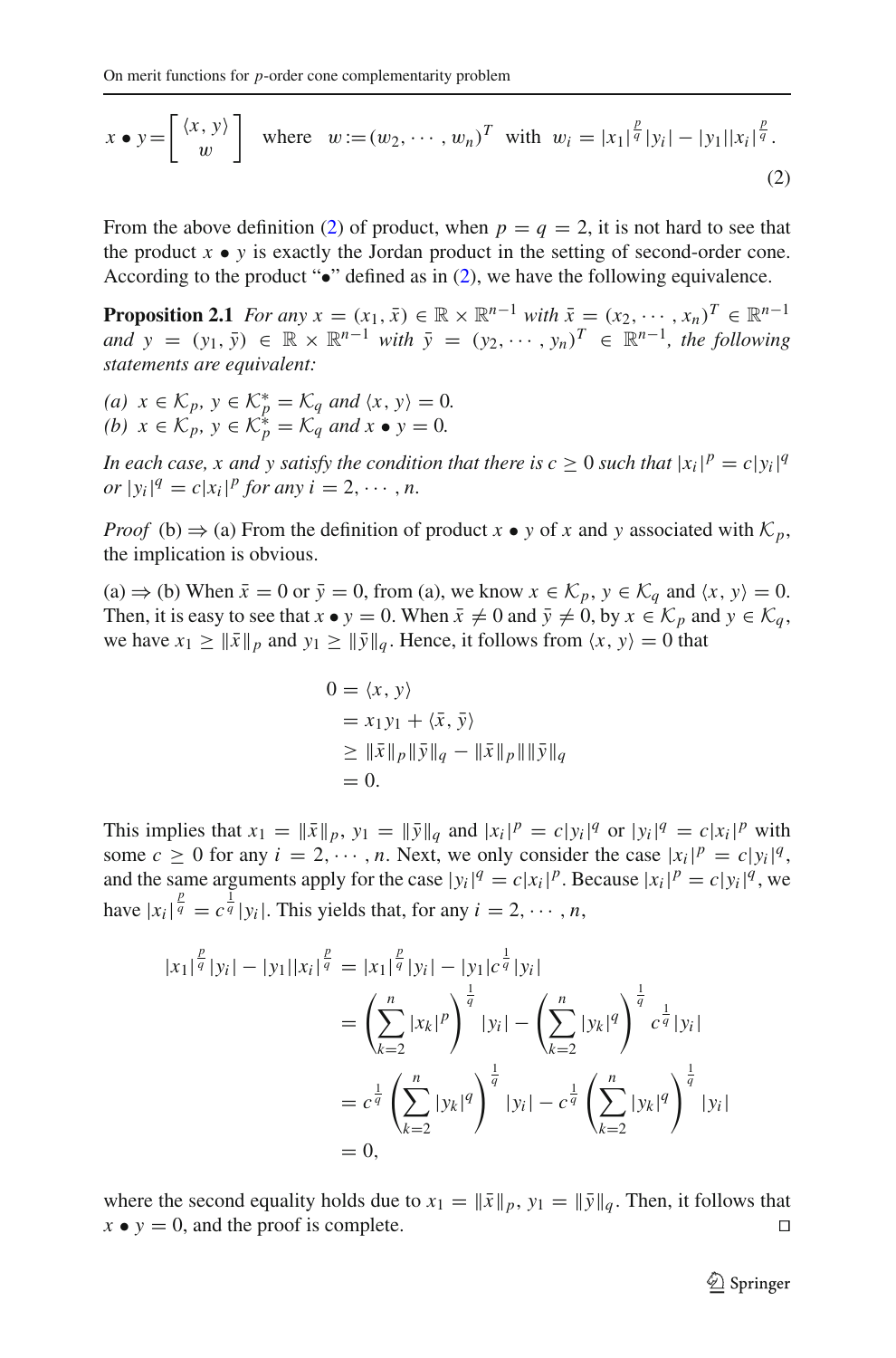To close this section, we introduce some other concepts that will be needed in subsequent analysis. A function  $F : \mathbb{R}^n \to \mathbb{R}^n$  is said to be *monotone* if, for any  $x, y \in \mathbb{R}^n$ , there holds

$$
\langle x-y, F(x)-F(y)\rangle \ge 0;
$$

and *strictly monotone* if, for any  $x \neq y$ , the above inequality holds strictly; and *strongly monotone* with modulus  $\rho > 0$  if, for any  $x, y \in \mathbb{R}^n$ , the following inequality holds

<span id="page-5-2"></span>
$$
\langle x-y, F(x)-F(y)\rangle \ge \rho \|x-y\|^2.
$$

The following technical result is crucial for achieving the property of bounded level sets. Although the analysis technique is similar to [\[16,](#page-18-6) Lemma 4.1], we present the details for completeness.

**Proposition 2.2** *Suppose that the POCCP has a strictly feasible point z, i.e., z*  $\in$  $\text{int}(\mathcal{K}_p)$  and  $F(z) \in \text{int}(\mathcal{K}_p^*)$  and that  $F$  is a monotone function. Then, for any sequence {*x<sup>k</sup>* } *satisfying*

$$
\|x^{k}\| \to \infty, \quad \limsup_{k \to \infty} \|x_{-}^{k}\| < \infty \quad \text{and} \quad \limsup_{k \to \infty} \left\|(-F(x^{k}))_{+}\right\| < \infty,
$$

*we have*  $\langle x^k, F(x^k) \rangle \rightarrow \infty$ .

*Proof* Since *F* is monotone, for any  $x^k \in \mathbb{R}^n$ , we have

$$
\left\langle x^k - z, F(x^k) - F(z) \right\rangle \geq 0,
$$

which leads to

<span id="page-5-0"></span>
$$
\left\langle x^{k}, F(x^{k})\right\rangle + \left\langle z, F(z)\right\rangle \geq \left\langle x^{k}, F(z)\right\rangle + \left\langle z, F(x^{k})\right\rangle. \tag{3}
$$

From properties of projection, we write  $x^k = x_+^k - x_-^k$  and  $F(x^k) = (-F(x^k))$ –  $(-F(x^k))_+$ . Then, it follows from [\(3\)](#page-5-0) that

<span id="page-5-1"></span>
$$
\langle x^k, F(x^k) \rangle + \langle z, F(z) \rangle
$$
  
\n
$$
\geq \langle x_+^k, F(z) \rangle - \langle x_-^k, F(z) \rangle + \langle z, (-F(x^k))_- \rangle - \langle z, (-F(x^k))_+ \rangle.
$$
 (4)

Now, we denote  $x_+^k := \left( [x_+^k]_1, \overline{x_+^k} \right)$ *T*  $\left(\left[f(z)\right]_1, \overline{f(z)}^T\right)^T$ . With these notations, we look into the first term on the right-hand side of [\(4\)](#page-5-1):

 $\textcircled{2}$  Springer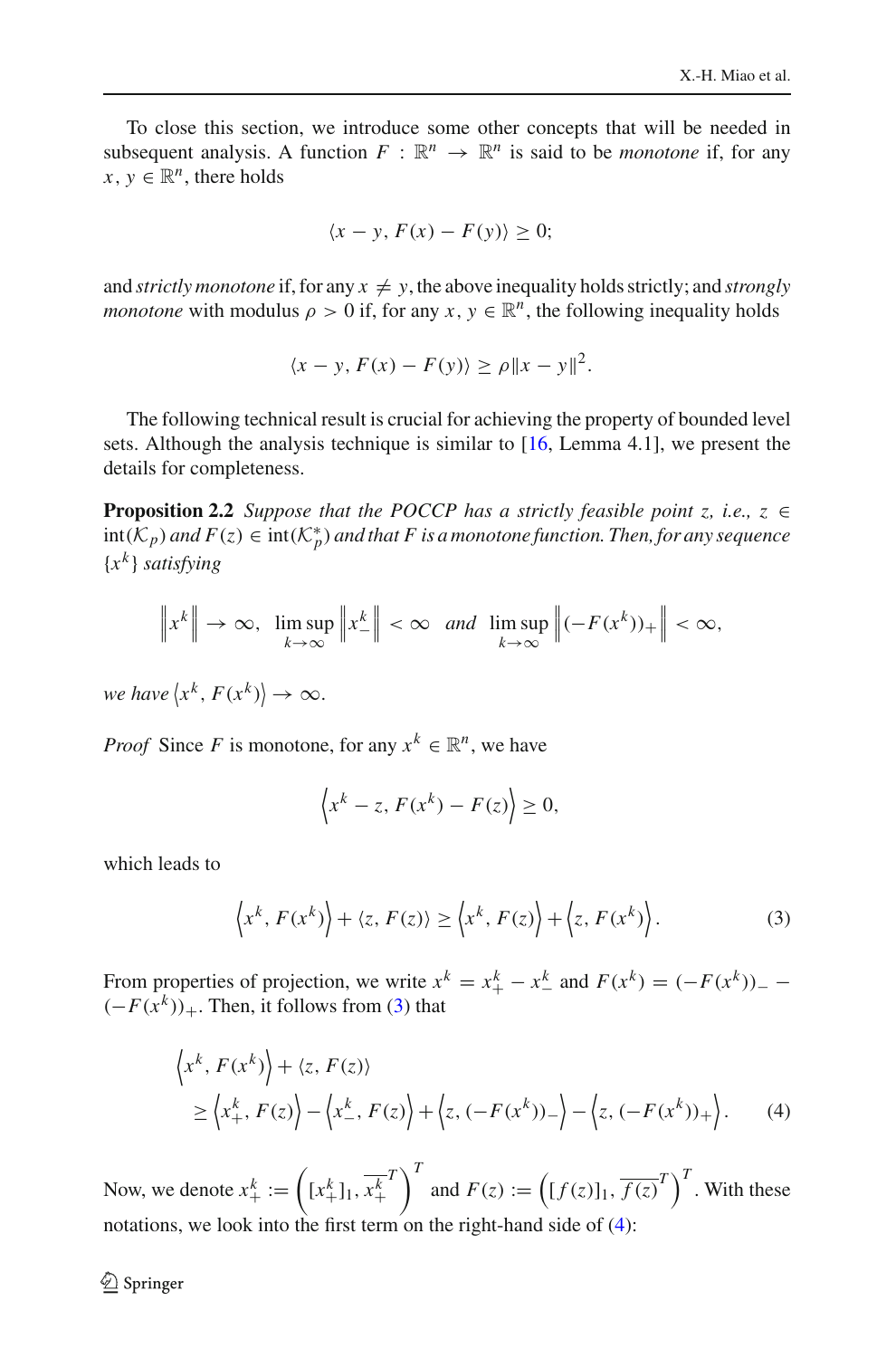<span id="page-6-0"></span>
$$
\left\langle x_{+}^{k}, F(z) \right\rangle = \left[ x_{+}^{k} \right]_{1} \left[ f(z) \right]_{1} + \left\langle x_{+}^{k}, \overline{f(z)} \right\rangle
$$
  
\n
$$
\geq \left[ x_{+}^{k} \right]_{1} \left[ f(z) \right]_{1} - \left\| x_{+}^{k} \right\|_{p} \cdot \left\| \overline{f(z)} \right\|_{q}
$$
  
\n
$$
\geq \left[ x_{+}^{k} \right]_{1} \left[ f(z) \right]_{1} - \left[ x_{+}^{k} \right]_{1} \left\| \overline{f(z)} \right\|_{q}
$$
  
\n
$$
= \left[ x_{+}^{k} \right]_{1} \left( \left[ f(z) \right]_{1} - \left\| \overline{f(z)} \right\|_{q} \right)
$$
  
\n
$$
\geq 0.
$$
 (5)

Note that  $x^k = x_+^k - x_-^k$ , which gives  $||x_+^k|| \ge ||x_-^k|| - ||x_-^k||$ . Using the assumptions on  $\{x^k\}$ , i.e.,  $\|x^k\| \to \infty$ , and  $\limsup_{k \to \infty} \|x^k\| < \infty$ , we see that  $\|x^k\| \to \infty$ , and hence  $\left[x_{+}^{k}\right]_{1} \rightarrow \infty$ . Because the POCCP has a strictly feasible point *z*, we know  $[f(z)]_1 - ||\overline{f(z)}||_q > 0$ , which together with [\(5\)](#page-6-0) implies that

<span id="page-6-1"></span>
$$
\langle x_+^k, F(z) \rangle \to \infty \quad \text{as } k \to \infty. \tag{6}
$$

Moreover, we also observe that

$$
\limsup_{k \to \infty} \langle x_{-}^{k}, F(z) \rangle \le \limsup_{k \to \infty} \|x_{-}^{k}\| \|F(z)\| < \infty,
$$
\n
$$
\limsup_{k \to \infty} \langle z, (-F(x^{k}))_{+} \rangle \le \limsup_{k \to \infty} \|z\| \|(-F(x^{k}))_{+} \| < \infty
$$

and  $\langle z, (-F(x^k))_{-}\rangle \ge 0$ . All of these together with [\(4\)](#page-5-1) and [\(6\)](#page-6-1) yield

$$
\left\langle x^k, F(x^k) \right\rangle \to \infty.
$$

Then, the proof is complete.

# **3 Merit functions for POCCP**

In this section, based on the product [\(2\)](#page-4-0) of *x* and *y* associated with *p*-order cone in  $\mathbb{R}^n$ and employing the same idea in [\[16\]](#page-18-6), we propose several classes of merit functions for the *p*-order cone complementarity problem and investigate their favorable properties, respectively.

#### **3.1 The first class of merit functions**

In this subsection, we focus on the natural residual (NR) function  $\phi_{NR} : \mathbb{R}^n \times \mathbb{R}^n \to \mathbb{R}^n$ , which is given by:

$$
\phi_{NR}(x, y) := x - (x - y)_+,
$$

where  $(\cdot)_+$  denotes the projection function. We know that the NR function  $\phi_{NR}$  is always an complementarity function for general conic complementarity problem, see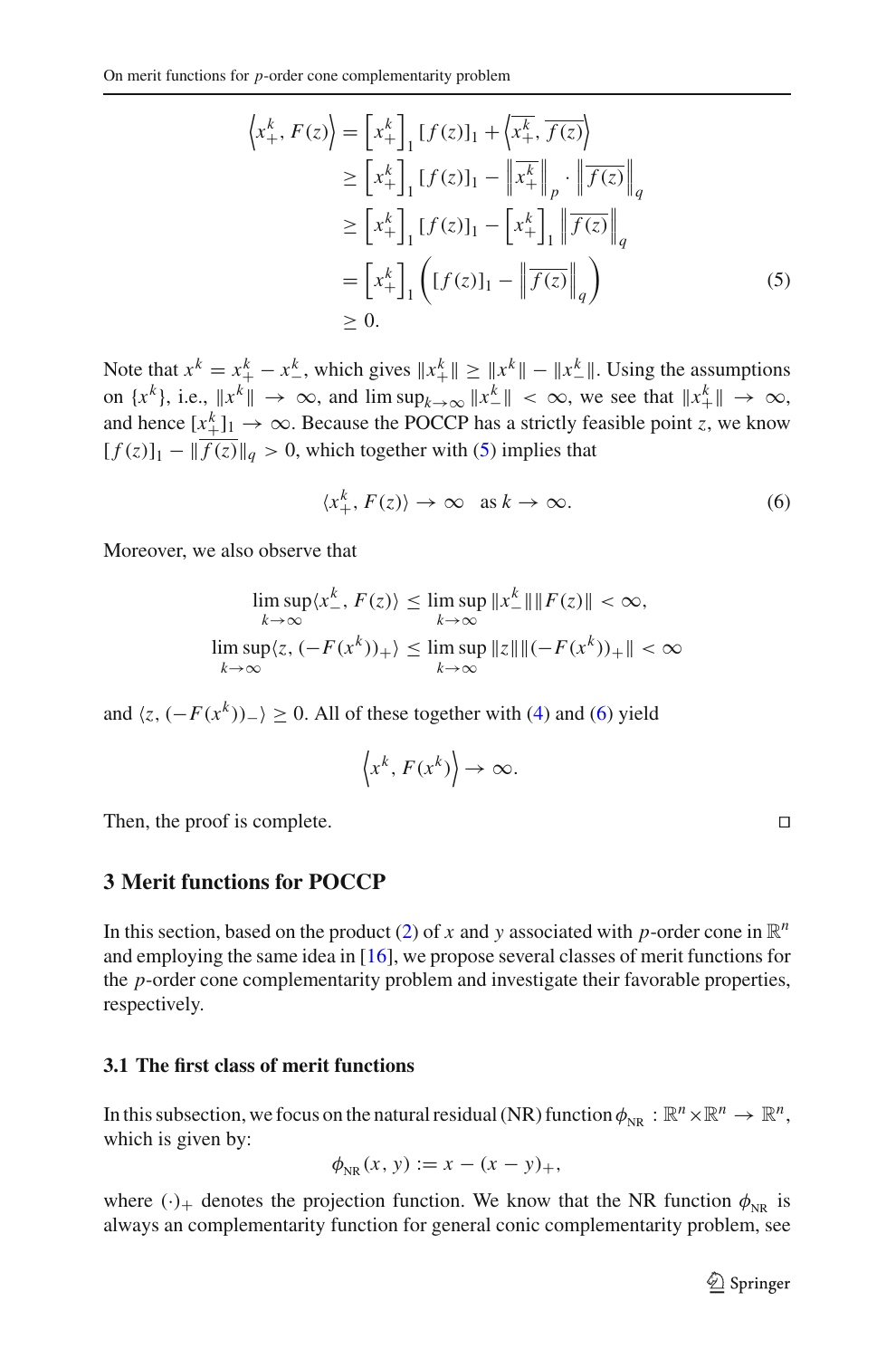[\[16](#page-18-6)] or [\[8,](#page-18-4) Proposition 1.5.8]. In light of this, it is clear that the function  $\Psi_{NR}(x) = \frac{1}{2} ||\phi_{NR}(x, F(x))||^2$  serves a merit function for the POCCP.

**Lemma 3.1** *Let*  $x, y \in \mathbb{R}^n$  *and*  $\phi_{\text{NR}}(x, y) = x - (x - y)_+$ *. For any closed convex cone K, we have*

<span id="page-7-1"></span>
$$
\|\phi_{NR}(x, y)\| \ge \max\left\{\|x_-^{\mathcal{K}^*}\|, \|( - y)_+^{\mathcal{K}}\|\right\},\
$$

*where*  $z_+^{\mathcal{K}}$  *denotes the projection of z onto the closed convex cone*  $\mathcal{K}$ *, and*  $z_-^{\mathcal{K}^*}$  *means the projection of*  $-z$  *onto its dual cone*  $K^*$ *.* 

*Proof* The proof is similar to [\[16](#page-18-6), Lemma 3.2] because the cone therein can be replaced by any closed convex cone. Hence, we omit it here.

In fact, Lu and Huang [\[12\]](#page-18-11) considered a more general NR merit function, whose format is as bellow:

<span id="page-7-0"></span>
$$
\Psi_{\alpha}(x) = \frac{1}{2} \|x - (x - \alpha F(x))_{+}\|^2, \quad (\alpha > 0).
$$

They also showed the property of error bound under the strong monotonicity and the global Lipschitz continuity of *F*.

**Theorem 3.1** *[\[12](#page-18-11), Theorem 3.3] Suppose that F is strongly monotone with modulus* ρ > 0 *and is Lipschitz continuous with constant L* > 0*, Then for any fixed* α > 0*, the following inequality holds*

$$
\frac{1}{2+\alpha L}\sqrt{\Psi_{\alpha}(x)} \leq \|x - x^*\| \leq \frac{1+\alpha L}{\alpha \rho} \sqrt{\Psi_{\alpha}(x)},
$$

*where x*∗ *is the unique solution of the generally closed convex cone complementarity problems.*

From Theorem [3.1,](#page-7-0) we know that the NR merit function  $\Psi_{NR}$  (i.e.,  $\alpha = 1$ ) provides an error bound for the POCCP. Unfortunately, when considering the boundedness of the level set for the NR function  $\phi_{NR}$ , if under the same conditions used in Proposition [2.2,](#page-5-2) we cannot guarantee the boundedness of the level set for the function  $\phi_{NR}$ . For example, as mentioned in [\[16](#page-18-6)], taking  $F(x) = 1 - \frac{1}{x}$  and  $x > 0$ , it is easy to verify that the level set

$$
\mathcal{L}_{NR}(2) = \left\{ x \in \mathbb{R}^n \mid \|\phi_{NR}(x, F(x))\| \le 2 \right\}
$$

is unbounded. Thus, a different condition is needed. In fact, in order to establish the boundedness of the level set for the natural residual function  $\phi_{NR}$  or the merit function  $\Psi_{\alpha}$ , we need the following concept.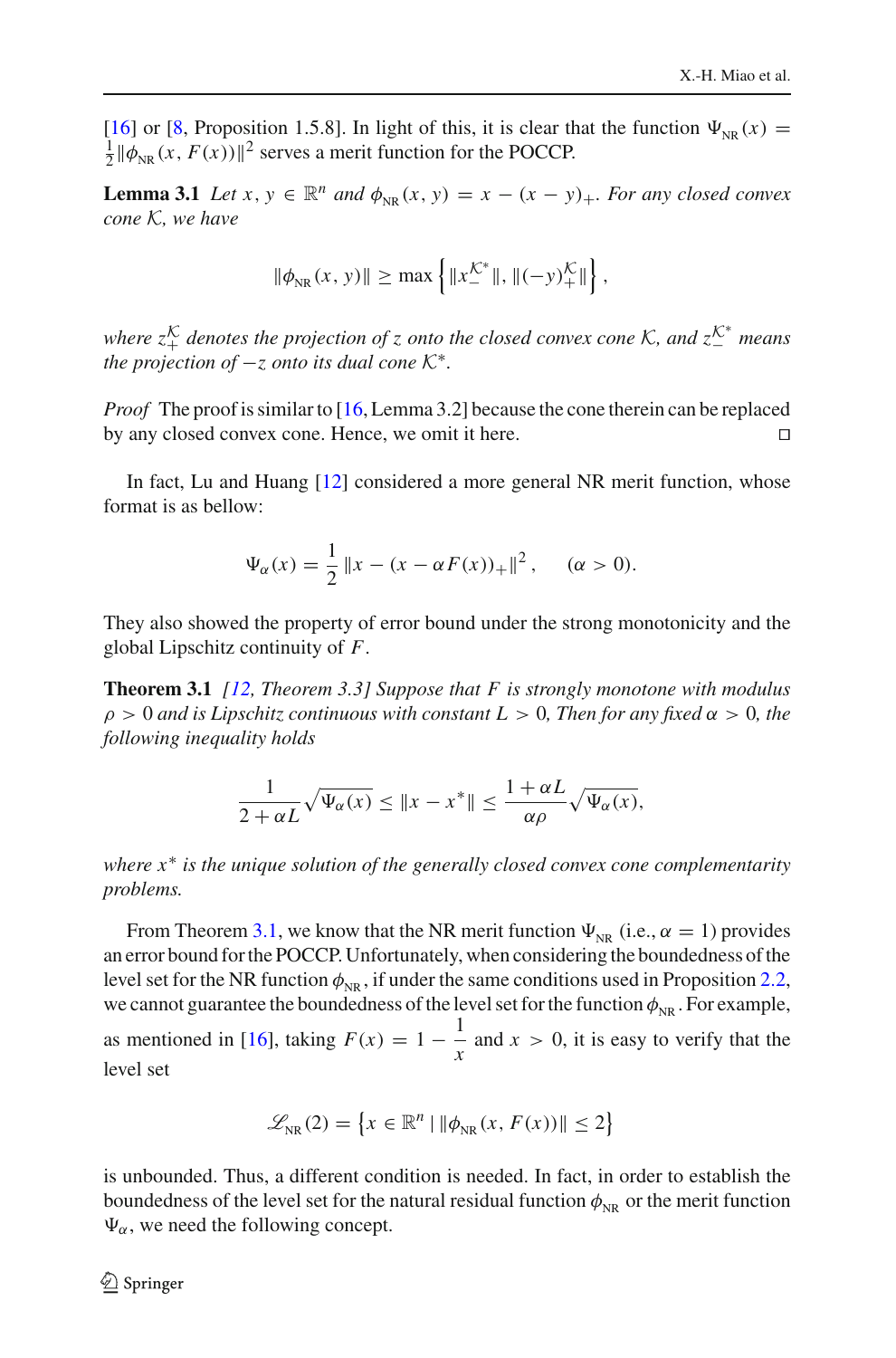**Definition 3.1** A mapping  $F : \mathbb{R}^n \to \mathbb{R}^n$  is said to be strongly coercive if

$$
\lim_{\|x\|\to\infty} \frac{\langle F(x), x - y \rangle}{\|x - y\|} = \infty
$$

<span id="page-8-1"></span>holds for all  $y \in \mathbb{R}^n$ .

**Theorem 3.2** *Suppose that F is strongly coercive. Then, the level set*

$$
\mathscr{L}_{NR}(\gamma) = \left\{ x \in \mathbb{R}^n \mid \left\| \phi_{NR}(x, F(x)) \right\| \leq \gamma \right\}
$$

*or*

$$
\mathscr{L}_{\Psi_{\alpha}}(\gamma) = \left\{ x \in \mathbb{R}^n \mid \Psi_{\alpha}(x) \le \gamma \right\}
$$

*is bounded for all*  $\gamma \geq 0$ *.* 

*Proof* The proof is similar to [\[16,](#page-18-6) Theorem 4.2]. Hence, we omit it. □

# **3.2 The second class of merit functions**

For any  $x \in \mathbb{R}^n$ , we denote  $f_{LT}$  the LT (standing for Luo-Tseng) merit function associated with the *p*-order cone complementarity problem, whose mathematical formula is given as follows:

<span id="page-8-0"></span>
$$
f_{LT}(x) := \varphi(\langle x, F(x) \rangle) + \frac{1}{2} [\|(x)_{-}\|^{2} + \|(-F(x))_{+}\|^{2}], \tag{7}
$$

where  $\varphi : \mathbb{R} \to \mathbb{R}_+$  is an arbitrary smooth function satisfying

 $\varphi(t) = 0$ ,  $\forall t \le 0$  and  $\varphi'(t) > 0$ ,  $\forall t > 0$ .

It is easy to see that  $\varphi(t) \geq 0$  for all  $t \in \mathbb{R}$  from the above condition. This class of functions has been considered by Tseng [\[21\]](#page-18-12)for the positive semidefinite complementarity problem, for the second-order cone complementarity problem by Chen [\[2](#page-17-3)], and for the general SCCP case by Pan and Chen [\[18](#page-18-2)], respectively. For the setting of general closed convex cone complementarity problems, the LT merit function has also been studied by Lu and Huang [\[12\]](#page-18-11), with some favorable properties shown as below.

**Property 3.1** ([\[12](#page-18-11), Lemma 3.1 and Theorem 3.4]) Let  $f_{LT}$ :  $\mathbb{R}^n \to \mathbb{R}$  be given as in *[\(7\)](#page-8-0). Then, the following results hold.*

- *(a)* For all  $x \in \mathbb{R}^n$ , we have  $f_{LT}(x) ≥ 0$ ; and  $f_{LT}(x) = 0$  if and only if x solves the *p-order cone complementarity problem.*
- *(b)* If  $F(\cdot)$  *is differentiable, then so is*  $f_{LT}(\cdot)$ *. Moreover,*

$$
\nabla f_{LT}(x) = \nabla \varphi(\langle x, F(x) \rangle)[F(x) + x \nabla F(x)] - x_- - \nabla F(x)(-F(x))_+
$$

*for all*  $x \in \mathbb{R}^n$ *.*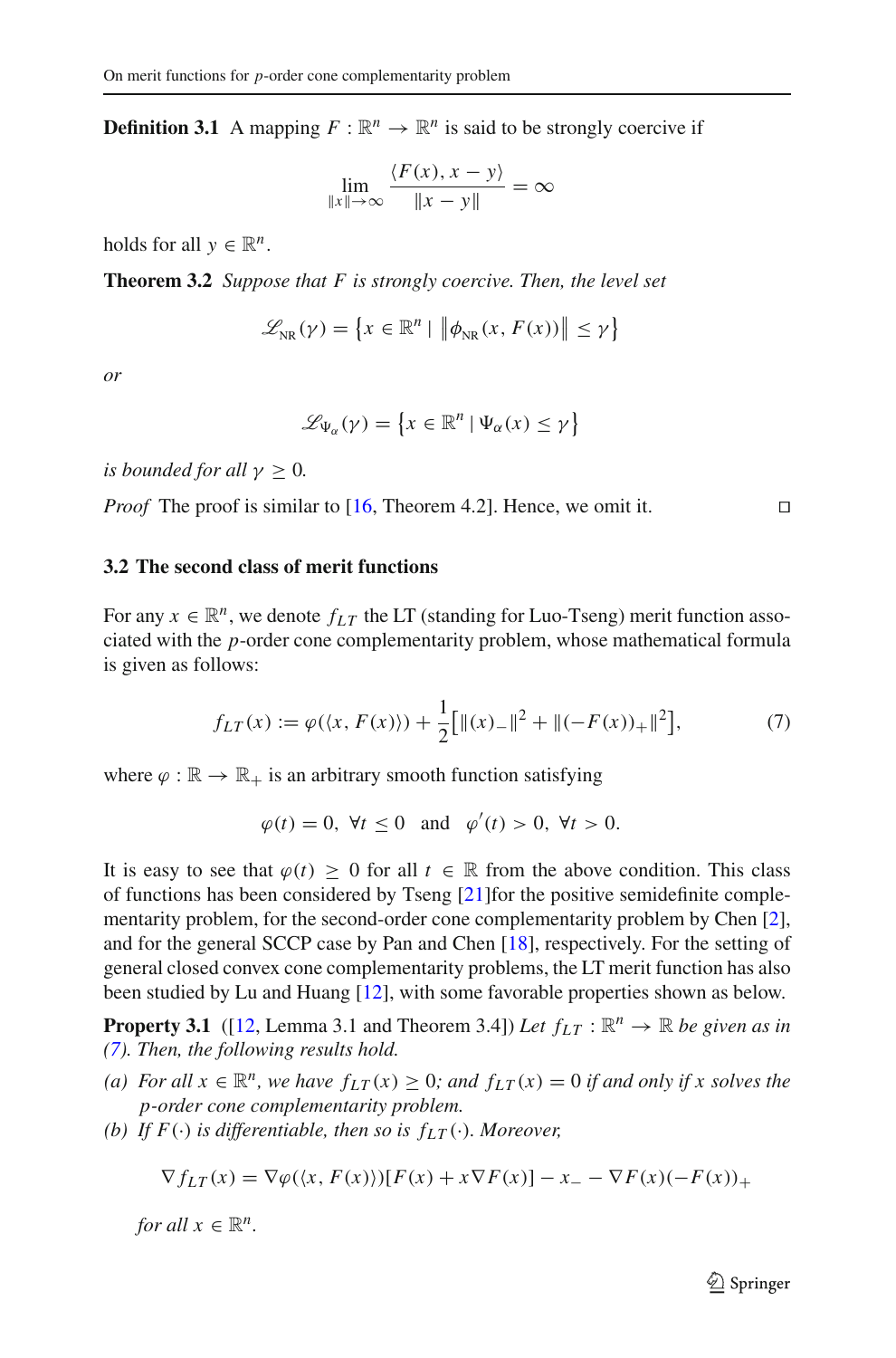**Property 3.2** ([\[12](#page-18-11), Theorem 3.6]) *Let*  $f_{LT}$  *be given as in [\(7\)](#page-8-0). Suppose that*  $F : \mathbb{R}^n \to$  $\mathbb{R}^n$  is a strongly monotone mapping and that the p-order cone complementarity prob*lem has a solution x<sup>\*</sup>. Then, there exists a constant*  $\tau > 0$  *such that* 

$$
\tau \|x - x^*\|^2 \le \max\{0, \langle x, F(x)\rangle\} + \|x_{-}\| + \|(-F(x))_{+}\|, \ \forall x \in \mathbb{R}^n.
$$

*Moreover,*

$$
\tau \|x - x^*\|^2 \le \varphi^{-1}(f_{LT}(x)) + 2[f_{LT}(x)]^{\frac{1}{2}}, \ \forall x \in \mathbb{R}^n.
$$

Although the above properties were established in [\[12](#page-18-11)] for general closed convex cone setting, there is no study about bounded level set for  $f_{LT}$  therein. Hence, we hereby present the condition which ensures the boundedness of level sets for the LT merit function  $f_{LT}$  to solve the *p*-order cone complementarity problem.

**Theorem 3.3** *Suppose that the p-order cone complementarity problem has a strictly feasible point and that F is monotone. Then, the level set*

<span id="page-9-0"></span>
$$
\mathcal{L}_{f_{LT}}(\gamma) := \{ x \in \mathbb{R}^n \mid f_{LT}(x) \le \gamma \}
$$

*is bounded for all*  $\gamma > 0$ *.* 

*Proof* We prove this result by contradiction. Suppose there exists an unbounded sequence  $\{x^k\} \subseteq \mathcal{L}_{fLT}(\gamma)$  for some  $\gamma \geq 0$ . Then, the sequences  $\{x^k_-\}$  and  ${(-F(x^k))_+}$  must be bounded. If not, from the expression [\(7\)](#page-8-0) of  $f_{LT}$  and the property  $\varphi$ (*t*) ≥ 0 for all *t* ∈ ℝ, it follows that

$$
f_{LT}(x^k) \ge \frac{1}{2} \left[ \|x_{-}^k\|^2 + \|(-F(x^k))_+\|^2 \right] \to \infty,
$$

which contradicts  $\{x^k\} \subseteq \mathcal{L}_{f_T}(\gamma)$ . Hence, we have

$$
\limsup_{k \to \infty} \|x_{-}^{k}\| < \infty \quad \text{and} \quad \limsup_{k \to \infty} \|(-F(x^{k}))_{+}\| < \infty.
$$

Then, applying Proposition [2.2](#page-5-2) yields

$$
\langle x^k, F(x^k) \rangle \to \infty.
$$

Using the properties of the function  $\varphi$  again, we have  $\varphi(\langle x^k, F(x^k) \rangle) \to \infty$ , which leads to  $f_{LT}(x^k) \to \infty$ . It contradicts  $\{x^k\} \subseteq \mathcal{L}_{f_{LT}}(\gamma)$ . Thus, the level set  $\mathcal{L}_{f_{LT}}(\gamma)$ is bounded for all  $\gamma \geq 0$  and the proof is complete.

# **3.3 The third class of merit functions**

Motivated by the construction way of the merit function  $f_{LT}$ , we make a slight modification on the LT merit function  $f_{LT}$  associated with the *p*-order cone complementarity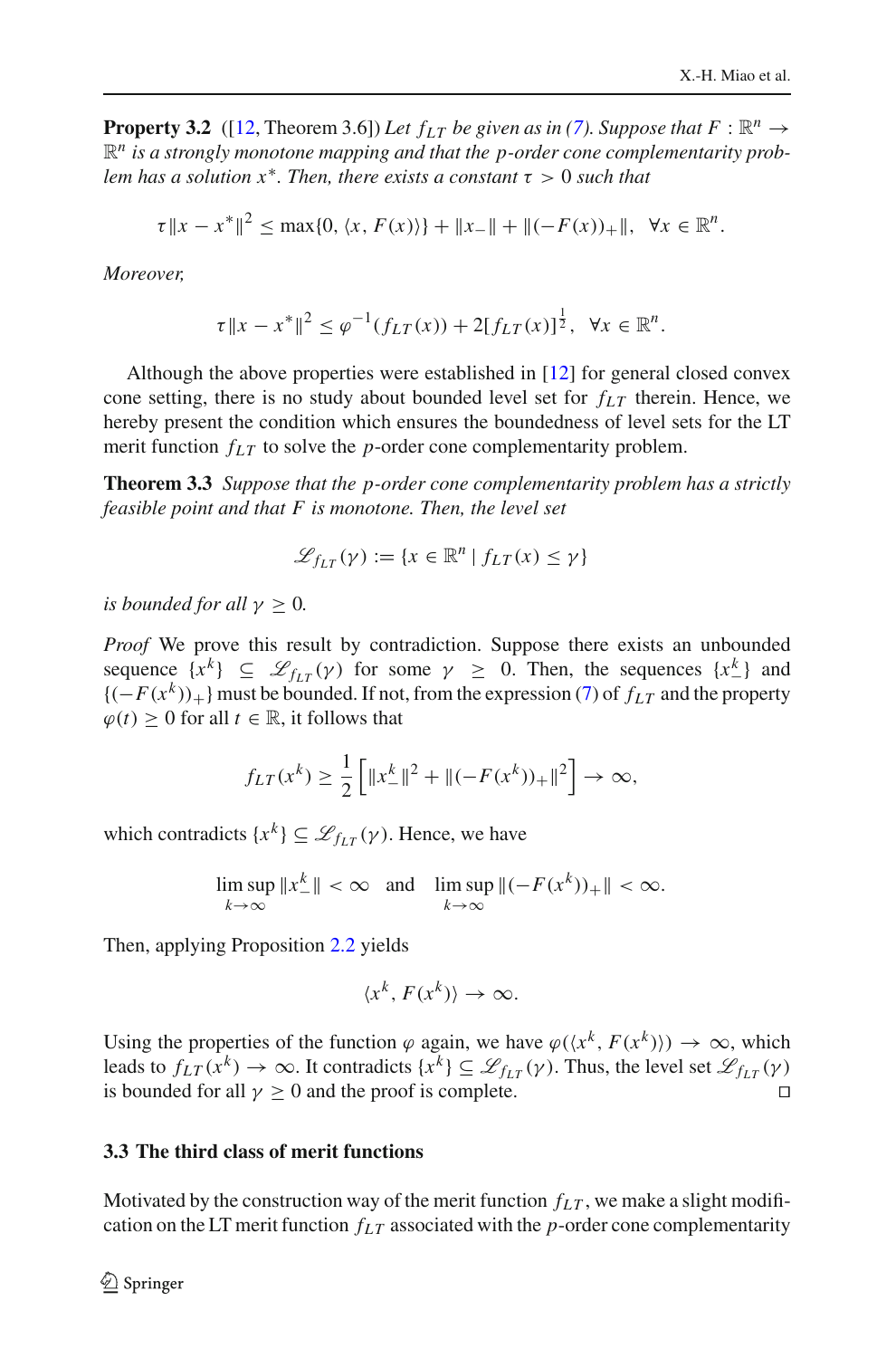problem, which leads to the third class of merit functions. More specifically, we first look into the set  $\Omega := \mathcal{K}_p \cap \mathcal{K}_p^*$ . Indeed, the set  $\Omega$  is characterized as follows:

$$
\Omega := \mathcal{K}_p \cap \mathcal{K}_p^* = \begin{cases} \mathcal{K}_p & \text{for } 1 \le p \le 2, \\ \mathcal{K}_p^* = \mathcal{K}_q & \text{for } p \ge 2, \end{cases}
$$

where *q* satisfies the condition  $q \ge 1$  and  $\frac{1}{p} + \frac{1}{q} = 1$ . Moreover, it is easy to check that  $\Omega$  is also a closed convex cone. In light of this closed convex cone  $\Omega$ , another function is considered:

<span id="page-10-0"></span>
$$
\widehat{f_{LT}}(x) := \frac{1}{2} ||(x \bullet F(x))_+^{\Omega}||^2 + \frac{1}{2} \left[ ||x_-||^2 + ||(-F(x))_+||^2 \right],\tag{8}
$$

where  $(x \bullet y)_+^{\Omega}$  denotes the projection of  $x \bullet y$  onto  $\Omega$ . As shown in the following theorem, we see that the function  $\widehat{f_{LT}}$  is also a type of merit functions for the *p*-order cone complementarity problem.

**Theorem 3.4** *Let the function*  $\widehat{f_{LT}}$  *be given as in [\(8\)](#page-10-0). Then, for all*  $x \in \mathbb{R}^n$ *, we have* 

<span id="page-10-2"></span>
$$
\widehat{f_{LT}}(x) = 0 \iff x \in \mathcal{K}_p, \ \ F(x) \in \mathcal{K}_p^* \ \text{and} \ \langle x, F(x) \rangle = 0,
$$

*where*  $K_p^*$  *denotes the dual cone of*  $K_p$ , *i.e.*,  $K_p^* = K_q$  *with*  $p, q \ge 1$  *and*  $\frac{1}{p} + \frac{1}{q} = 1$ *.* 

*Proof* From the definition of the function  $\widehat{f_{LT}}$  given in [\(8\)](#page-10-0), we have

$$
\begin{aligned}\n\widehat{f_{LT}}(x) &= 0 \Longleftrightarrow ||(x \bullet F(x))_+^{\Omega}|| = 0, \quad ||x_-|| = 0 \text{ and } ||(-F(x))_+|| = 0, \\
&\Longleftrightarrow (x \bullet F(x))^{\Omega} = 0, \quad x_- = 0 \text{ and } (-F(x))_+ = 0, \\
&\Longleftrightarrow x \bullet F(x) \in -\mathcal{K}_p \text{ (or } x \bullet F(x) \in -\mathcal{K}_p^*) \text{, } x \in \mathcal{K}_p \\
&\text{and } F(x) \in \mathcal{K}_p^*, \\
&\Longleftrightarrow -x \bullet F(x) \in \mathcal{K}_p \text{ (or } -x \bullet F(x) \in \mathcal{K}_p^*) \text{, } x \in \mathcal{K}_p \\
&\text{and } F(x) \in \mathcal{K}_p^*, \\
&\Longleftrightarrow x \in \mathcal{K}_p, \quad F(x) \in \mathcal{K}_p^* \\
&\text{and } \langle x, F(x) \rangle = 0,\n\end{aligned}
$$

where the last equivalence holds due to the properties of  $\mathcal{K}_p$  and  $\mathcal{K}_p^*$ . Thus, the proof is complete.  $\Box$ 

<span id="page-10-1"></span>In the following, we investigate the error bound property and the boundedness property of level sets of the merit function  $\widehat{f_{LT}}$  for the *p*-order cone complementarity problem. In order to achieve these results, we need a novel lemma as below.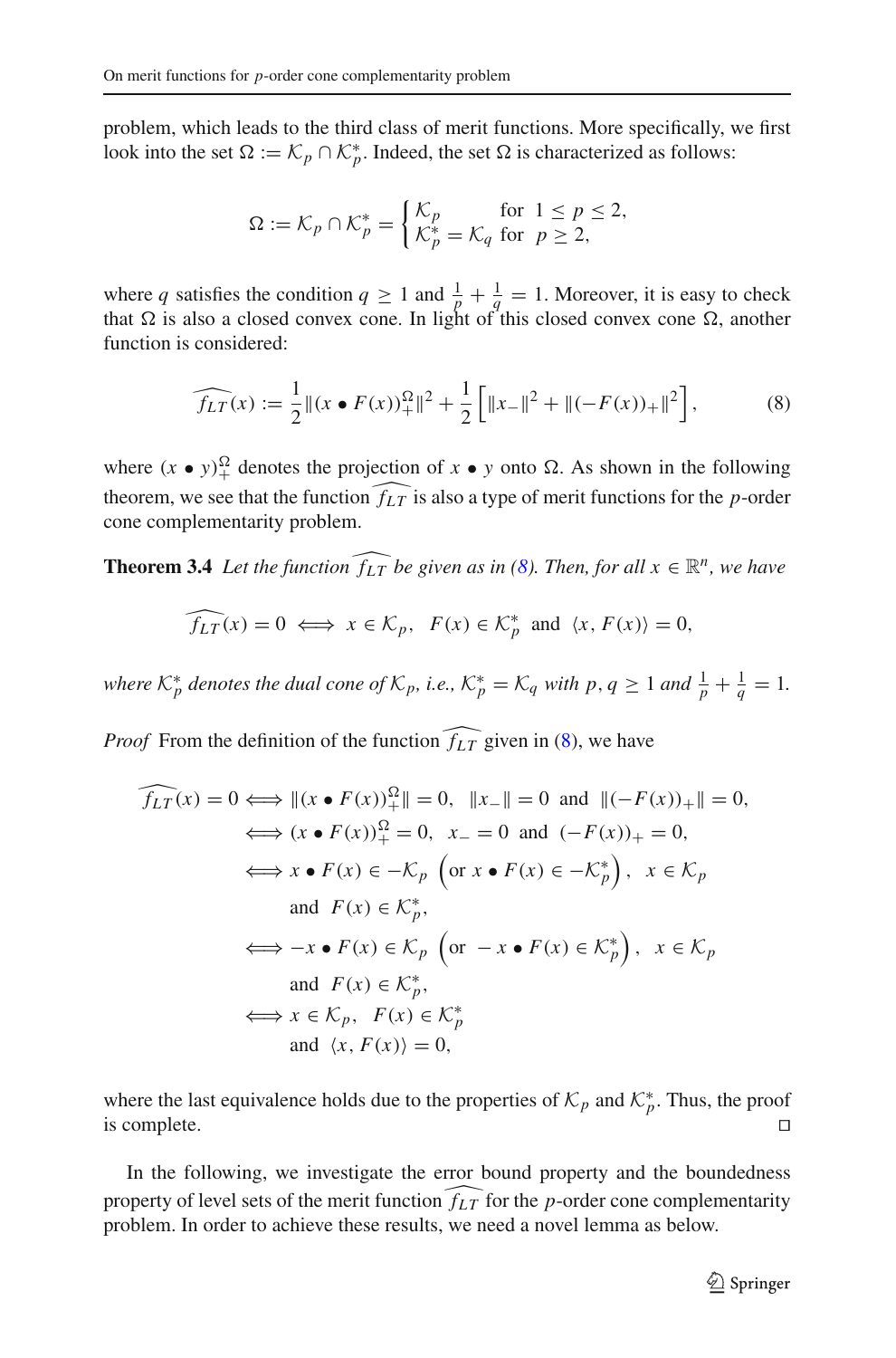**Lemma 3.2** *For any x, y*  $\in \mathbb{R}^n$ *, we have* 

$$
\langle x, y \rangle \leq \left\| (x \bullet y)_+^{\Omega} \right\|,
$$

*where the product*  $x \bullet y$  *is defined as in [\(2\)](#page-4-0).* 

*Proof* Given any  $x, y \in \mathbb{R}^n$ , let  $x = (x_1, \dots, x_n)^T$  and  $y = (y_1, \dots, y_n)^T$ . Recall from the product  $(2)$ , we know

$$
x \bullet y = \begin{bmatrix} \langle x, y \rangle \\ w \end{bmatrix}
$$
 where  $w := (|x_1|^{\frac{p}{q}}|y_i| - |y_1||x_i|^{\frac{p}{q}})_{i=2}^n$ .

To proceed the arguments, we consider the following three cases.

**Case 1** When  $x \bullet y \in \Omega$ , we have  $(x \bullet y)_+^{\Omega} = x \bullet y$ . Then, it is easy to verify that

$$
\|(x \bullet y)_+^{\Omega}\| \ge \langle x, y \rangle.
$$

**Case 2** When  $x \bullet y \in -\Omega^*$ , where  $\Omega^*$  denotes the dual cone of  $\Omega$ , we have  $(x \bullet y)_+^{\Omega} = 0$ and  $\langle x, y \rangle \leq 0$ . This clearly implies that

$$
\|(x \bullet y)_+^{\Omega}\| \ge \langle x, y \rangle.
$$

**Case 3** When  $x \bullet y \notin \Omega \cup (-\Omega^*)$ , let  $(x \bullet y)^\Omega_+ := (v_1, \overline{v}^T)^T$ . If  $\langle x, y \rangle \le 0$ , then the result is obvious. Thus, we only need to look into the case of  $\langle x, y \rangle > 0$ . If  $\Omega = \mathcal{K}_p$ , by the property of projection onto the *p*-order cone, we have

$$
(x \bullet y)_+^{\Omega} - x \bullet y = \begin{bmatrix} v_1 - \langle x, y \rangle \\ \overline{v} - w \end{bmatrix} \in \Omega^* = \mathcal{K}_p^* = \mathcal{K}_q.
$$

From the definition of dual order cone  $K_p^*$  again, it follows that  $v_1 - \langle x, y \rangle \ge 0$ , i.e.,  $v_1 \ge \langle x, y \rangle$ . Hence, this yields that

$$
\|(x \bullet y)_+^{\Omega}\| \ge |v_1| \ge v_1 \ge \langle x, y \rangle.
$$

With similar arguments, for the case of  $\Omega = \mathcal{K}_p^* = \mathcal{K}_q$ , we also obtain that

$$
\langle x, y \rangle \leq \left\| (x \bullet y)_+^{\Omega} \right\|.
$$

From all the above cases, we have shown that  $\langle x, y \rangle \leq ||(x \bullet y)_{+}^{\Omega}||$ . Thus, the proof is complete.

<span id="page-11-0"></span>**Theorem 3.5** Let the function  $\widehat{f_{LT}}$  be given as in [\(8\)](#page-10-0). Suppose that  $F : \mathbb{R}^n \to \mathbb{R}^n$  is *strongly monotone mapping and that x*∗ *is a solution to the p-order cone complementarity problem. Then, there exists a scalar* τ > 0 *such that*

$$
\tau \|x - x^*\|^2 \leq \left(2 + \sqrt{2}\right) \left[\widehat{f_{LT}}(x)\right]^{\frac{1}{2}}.
$$

 $\mathcal{L}$  Springer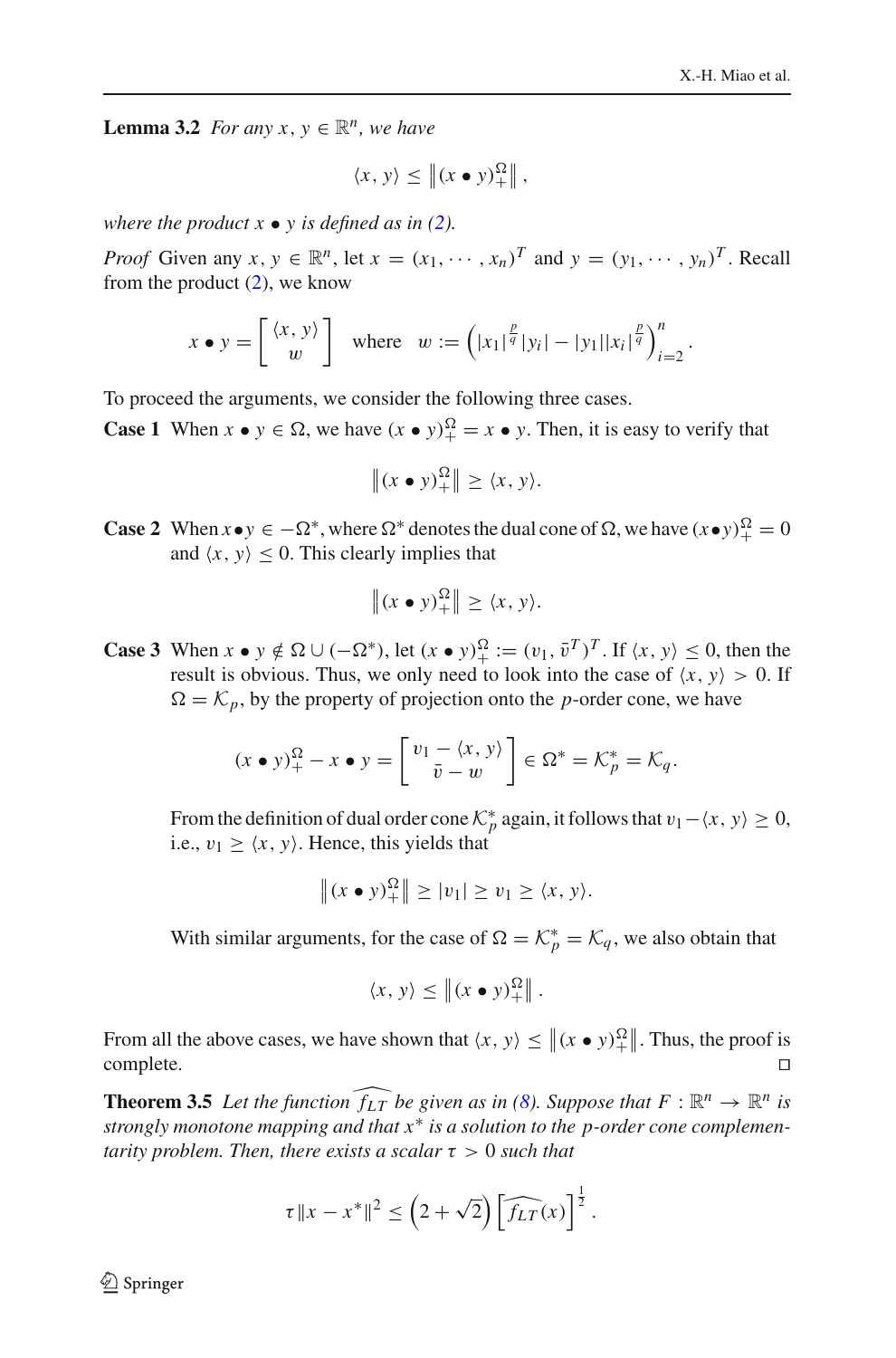*Proof* Since the function *F* is strongly monotone and  $x$ <sup>∗</sup> is a solution to the *p*-order cone complementarity problem, there exists a scalar  $\rho > 0$  such that, for any  $x \in \mathbb{R}^n$ ,

$$
\rho ||x - x^*||^2 \le \langle F(x) - F(x^*), x - x^* \rangle
$$
  
\n
$$
= \langle F(x), x \rangle + \langle F(x^*), -x \rangle + \langle -F(x), x^* \rangle
$$
  
\n
$$
= \langle F(x), x \rangle + \langle F(x^*), x_- - x_+ \rangle + \langle (-F(x))_+ - (-F(x))_- , x^* \rangle
$$
  
\n
$$
\le \langle F(x), x \rangle + \langle F(x^*), x_- \rangle + \langle (-F(x))_+, x^* \rangle
$$
  
\n
$$
\le ||(x \cdot F(x))^{\Omega}_+|| + ||x_-|| ||F(x^*)|| + ||x^*|| ||(-F(x))_+||
$$
  
\n
$$
\le \max \{ 1, ||F(x^*)||, ||x^*|| \} (||(x \cdot F(x))^{\Omega}_+|| + ||x_-|| + ||(-F(x))_+||),
$$

where the second inequality holds due to the properties of  $\mathcal{K}_p$  and  $\mathcal{K}_p^*$ , and the third inequality follows from Lemma [3.2.](#page-10-1) Then, setting  $\tau := \frac{\rho}{\max(1 + \sqrt{K})}$  $\max\{1, \|F(x^*)\|, \|x^*\|\}$ yields

$$
\tau \|x - x^*\|^2 \le \| (x \bullet F(x))_+^{\Omega} \| + \|x_-\| + \|(-F(x))_+\|.
$$

Moreover, we observe that

$$
\|(x \bullet F(x))_+^{\Omega}\| = \sqrt{2} \left(\frac{1}{2} \|(x \bullet F(x))_+^{\Omega}\|^2\right)^{\frac{1}{2}} \le \sqrt{2} \left[\widehat{f_{LT}}(x)\right]^{\frac{1}{2}},
$$

and

$$
||x_{-}|| + ||(-F(x))_{+}|| \leq \sqrt{2} \left( ||x_{-}||^{2} + ||(-F(x))_{+}||^{2} \right)^{\frac{1}{2}} \leq 2 \left[ \widehat{f_{LT}}(x) \right]^{\frac{1}{2}}.
$$

Putting all the above together gives

<span id="page-12-0"></span>
$$
\tau \|x - x^*\|^2 \le (2 + \sqrt{2}) \left[ \widehat{f_{LT}}(x) \right]^{\frac{1}{2}},
$$

which is the desired result.  $\Box$ 

Next, we study the boundedness of level sets of merit function  $\widehat{f_{LT}}$ .

**Theorem 3.6** Let the merit function  $\widehat{f_{LT}}$  be given as in [\(8\)](#page-10-0). Suppose that the p-order *cone complementarity problem has a strictly feasible point and that F is monotone. Then, the level set*

$$
\mathcal{L}_{\widehat{f_{LT}}}(\gamma) = \left\{ x \in \mathbb{R}^n \middle| \widehat{f_{LT}}(x) \le \gamma \right\}
$$

*is bounded for all*  $\gamma \geq 0$ *.*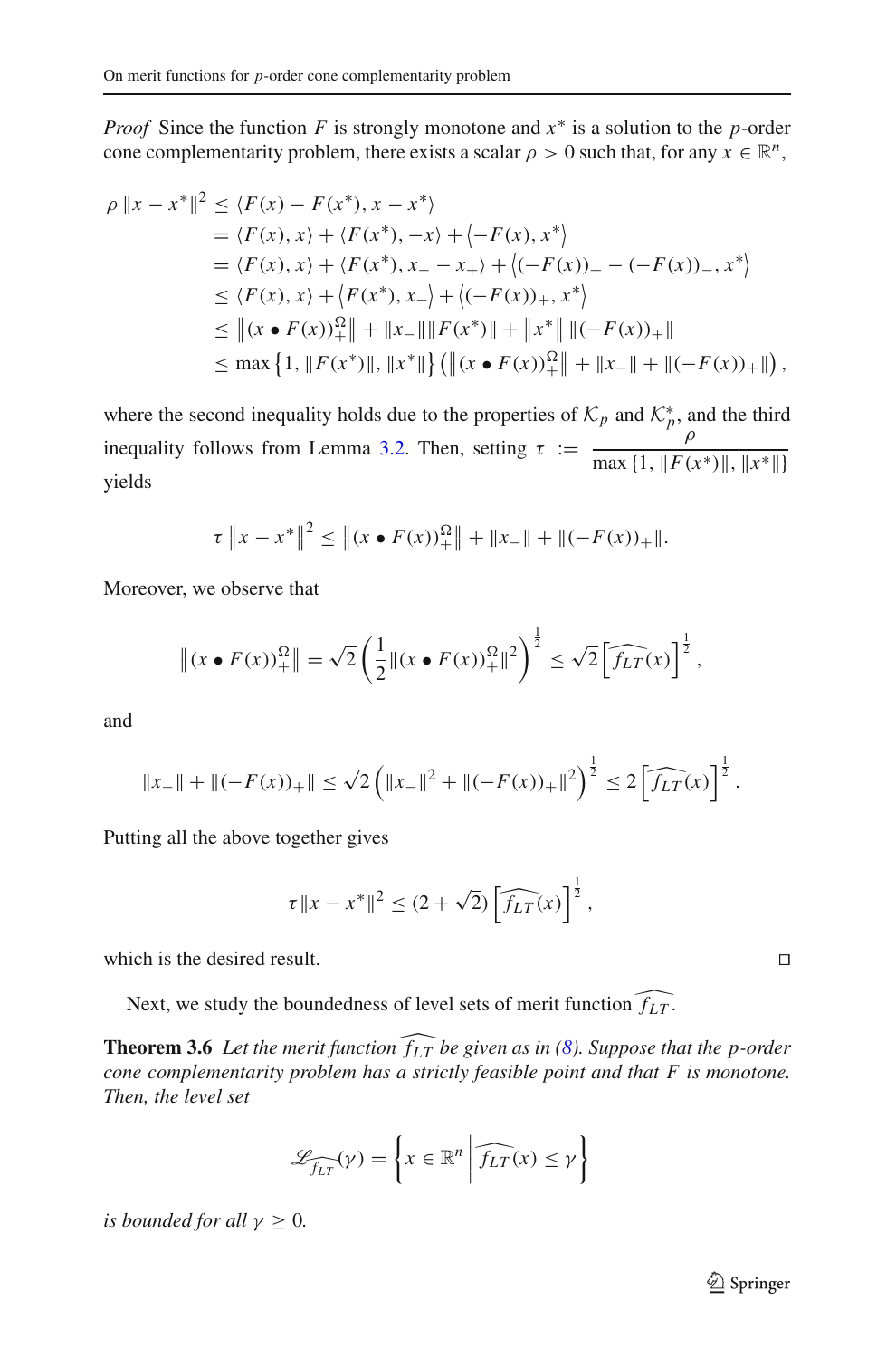*Proof* Like the proof of Theorem [3.3,](#page-9-0) we prove this result by contradiction. Suppose there exists an unbounded sequence  $\{x^k\} \subseteq \mathcal{L}_{\widehat{f_{LT}}}(\gamma)$  for some  $\gamma \ge 0$ . We claim that the sequences  $\{x_{-}^{k}\}\$  and  $\{(-F(x^{k}))_{+}\}\$  are bounded. If not, by the expression [\(8\)](#page-10-0) of  $\widehat{f_{LT}}$ , we obtain

$$
\widehat{f_{LT}}(x^k) \ge \frac{1}{2} \bigg[ \|x^k_-\|^2 + \|(-F(x^k))_+\|^2 \bigg] \to \infty,
$$

which contradicts  $\{x^k\} \subseteq \mathcal{L}_{\widehat{fLT}}(\gamma)$ . Therefore, it follows that

$$
\limsup_{k \to \infty} \|x_{-}^{k}\| < \infty \quad \text{and} \quad \limsup_{k \to \infty} \|(-F(x^{k}))_{+}\| < \infty.
$$

Then, applying Proposition [2.2](#page-5-2) yields  $\langle x^k, F(x^k) \rangle \rightarrow \infty$ . This together with Lemma [3.2](#page-10-1) implies

$$
\left\| (x^k \bullet F(x^k))_+^{\Omega} \right\| \ge \left\langle x^k, F(x^k) \right\rangle \to \infty,
$$

which leads to  $\widehat{f_{LT}}(x^k) \to \infty$ . This clearly contradicts  $\{x^k\} \subseteq \mathcal{L}_{\widehat{f_{LT}}}(\gamma)$ . Hence, the level set  $\mathcal{L}_{\widehat{f_{LT}}}(\gamma)$  is bounded and the proof is complete.

<span id="page-13-2"></span>*Remark 3.1* In fact, if the term  $\left(x^k \cdot F(x^k)\right)_+^\Omega$  in the expression of  $\widehat{f_{LT}}$  is replaced by  $x^k \bullet F(x^k)$ , all Theorem [3.4,](#page-10-2) Lemma [3.2,](#page-10-1) Theorems [3.5](#page-11-0) and [3.6](#page-12-0) still hold.

## **3.4 The fourth class of merit function**

In this subsection, in light of the product  $x \bullet y$  and the NR merit function  $\Psi_{NR}$ , we consider another merit function as below:

<span id="page-13-1"></span><span id="page-13-0"></span>
$$
f_r(x) := \frac{1}{2} \left\| \phi_{NR}(x, F(x)) \right\|^2 + \frac{1}{2} \left\| (x \bullet F(x))_+^{\Omega} \right\|^2, \tag{9}
$$

where  $(x \bullet y)_+^{\Omega}$  denotes the projection of  $x \bullet y$  onto  $\Omega$ . As seen below, we verify that  $f_r(x)$  is also a merit function for the *p*-order cone complementarity problem.

**Theorem 3.7** *Let the function*  $f_r$  *be given as in [\(9\)](#page-13-0). Then, for all*  $x \in \mathbb{R}^n$ *, we have* 

$$
f_r(x) = 0 \iff x \in \mathcal{K}_p, \ \ F(x) \in \mathcal{K}_p^*
$$
 and  $\langle x, F(x) \rangle = 0$ ,

*where*  $\mathcal{K}_p^*$  *denotes the dual cone of*  $\mathcal{K}_p$ *, i.e.,*  $\mathcal{K}_p^* = \mathcal{K}_q$ *.* 

*Proof* In view of the definition of  $f_r$  given as in [\(9\)](#page-13-0), we have

$$
f_r(x) = 0 \Longleftrightarrow \left\| (x \bullet F(x))_+^{\Omega} \right\|^2 = 0 \text{ and } \Psi_{NR}(x) = \frac{1}{2} \left\| \phi_{NR}(x, F(x)) \right\|^2 = 0,
$$
  

$$
\Longleftrightarrow x \in \mathcal{K}_p, \ F(x) \in \mathcal{K}_p^* \text{ and } \langle x, F(x) \rangle = 0,
$$

 $\mathcal{L}$  Springer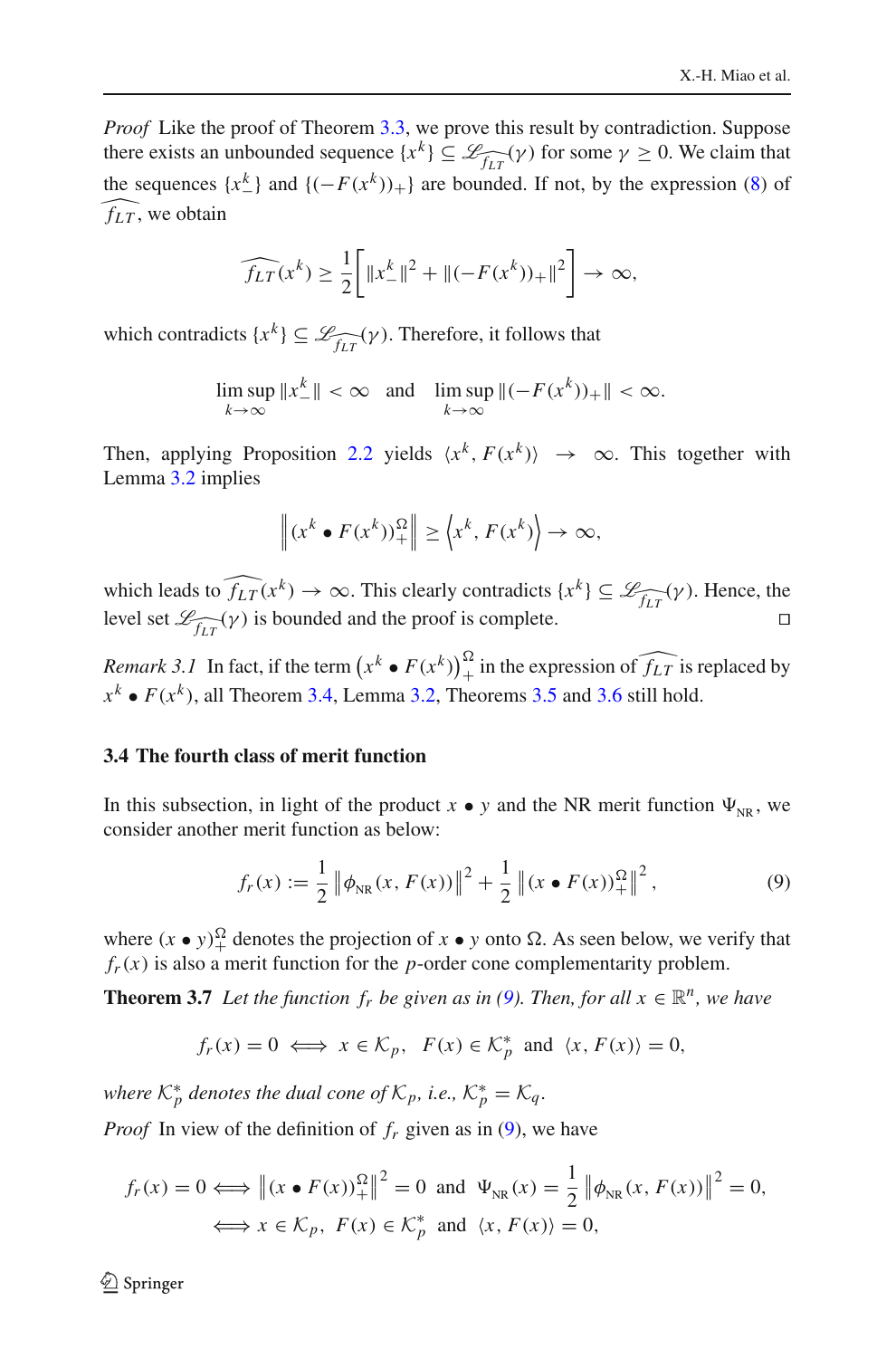where the second equivalence holds because  $\Psi_{NR}$  is a merit function for *p*-order cone complementarity problem. Thus, the proof is complete.  $\Box$ 

From Theorem [3.7,](#page-13-1) we see that if the squared exponent in the expression of *fr* is deleted, i.e.,

<span id="page-14-1"></span><span id="page-14-0"></span>
$$
\widetilde{f}_r(x) := \left\| \phi_{NR}(x, F(x)) \right\| + \left\| (x \bullet F(x))_+^{\Omega} \right\|, \tag{10}
$$

then  $\widetilde{f}_r$  is also a merit function for the POCCP. In fact, for these two merit functions  $f_r$  and  $\tilde{f}_r$ , there has no big differences between them in addition to the nature that  $f_r$ is better than  $\tilde{f}_r$ . Next, we will establish the error bound properties for  $f_r$  and  $\tilde{f}_r$ .

**Theorem 3.8** Let  $f_r$  and  $\tilde{f}_r$  be given as in [\(9\)](#page-13-0) and [\(10\)](#page-14-0), respectively. Suppose that  $F: \mathbb{R}^n \to \mathbb{R}^n$  *is strongly monotone mapping and that*  $x^*$  *is a solution to the p-order cone complementarity problem. Then, there exists a scalar* τ > 0 *such that*

$$
\tau ||x - x^*||^2 \le 3\sqrt{2} [f_r(x)]^{\frac{1}{2}}
$$
 and  $\tau ||x - x^*||^2 \le 2 \widetilde{f}_r(x)$ .

*Proof* From Lemma [3.1,](#page-7-1) we know

$$
\|\phi_{NR}(x, F(x))\| \ge \max\{\|x_{-}\|, \|(-F(x))_{+}\|\}.
$$

Then, following similar arguments as in Theorem [3.5,](#page-11-0) we have

$$
\tau \|x - x^*\|^2 \le \| (x \cdot F(x))_+^2 \| + \|x_-\| + \|(-F(x))_+\|
$$
  
\n
$$
\le \sqrt{2} (f_r(x))^{\frac{1}{2}} + 2\|\phi_{NR}(x, F(x))\|
$$
  
\n
$$
= \sqrt{2} (f_r(x))^{\frac{1}{2}} + 2\sqrt{2} \left(\frac{1}{2} \|\phi_{NR}(x, F(x))\|^2\right)^{\frac{1}{2}}
$$
  
\n
$$
\le \sqrt{2} (f_r(x))^{\frac{1}{2}} + 2\sqrt{2} (f_r(x))^{\frac{1}{2}}
$$
  
\n
$$
= 3\sqrt{2} \left[f_r(x)\right]^{\frac{1}{2}}
$$

and

$$
\tau \|x - x^*\|^2 \le \| (x \cdot F(x))_+^{\Omega} \| + \|x_-\| + \|(-F(x))_+\|
$$
  
\n
$$
\le \| (x \cdot F(x))_+^{\Omega} \| + 2 \| \phi_{NR}(x, F(x)) \|
$$
  
\n
$$
\le 2 \widetilde{f}_r(x),
$$

where  $\tau := \frac{\rho}{\max(1 + \frac{\mu}{\epsilon})}$  $\frac{F}{\max\{1, \|F(x^*)\|, \|x^*\| \}}$ . Thus, the proof is complete.

<span id="page-14-2"></span>The following theorem presents the boundedness of the level sets of the functions  $\widetilde{f}_r$  and  $f_r$ .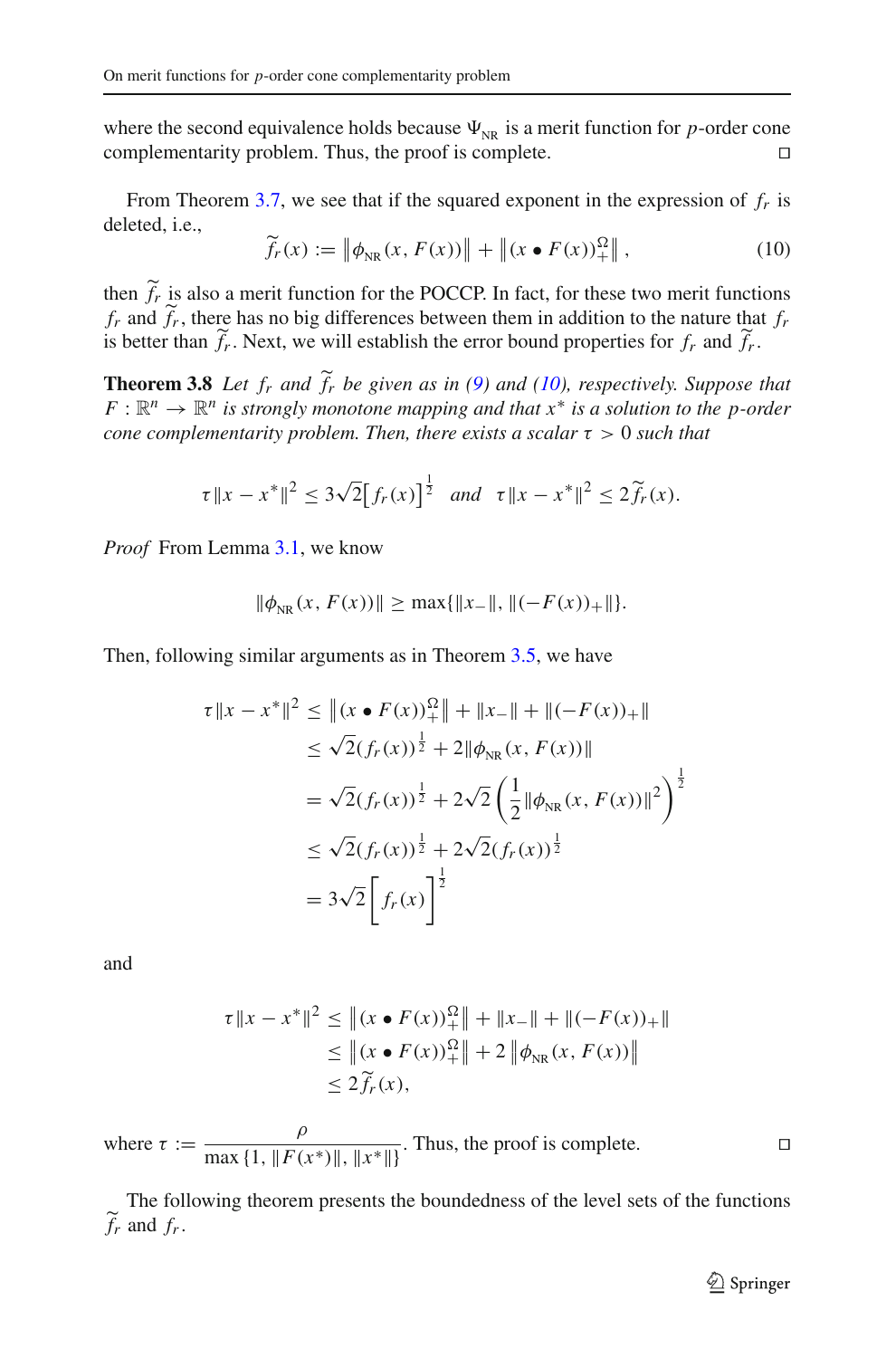**Theorem 3.9** *Let*  $f_r$  *and*  $\tilde{f}_r$  *be given as in [\(9\)](#page-13-0) and [\(10\)](#page-14-0), respectively. Suppose that that the p-order cone complementarity problem has a strictly feasible point and that F is monotone. Then, the level sets*

$$
\mathscr{L}_{f_r}(\gamma) = \left\{ x \in \mathbb{R}^n \mid f_r(x) \le \gamma \right\}
$$

*and*

$$
\mathcal{L}_{\widetilde{f}_r}(\gamma) = \left\{ x \in \mathbb{R}^n \mid \widetilde{f}_r(x) \le \gamma \right\}
$$

*are both bounded for all*  $\gamma > 0$ *.* 

*Proof* Here we only show the boundedness of the level sets of the function  $\widetilde{f}_r$  for all  $\gamma \geq 0$  because the same arguments can be easily applied to the case of  $f_r$ .

As the proof in Theorems [3.3](#page-9-0) and [3.6,](#page-12-0) we prove this result by contradiction. Suppose there exists an unbounded sequence  $\{x^k\} \subset \mathcal{L}_{\widetilde{f}_r}(\gamma)$  for some  $\gamma \ge 0$ . If  $\|x^k_-\| \to \infty$ or  $\left\| (-F(x^k))_+ \right\| \to \infty$ , by Lemma [3.1,](#page-7-1) we know

$$
\widetilde{f}_r(x^k) \ge \left\| \phi_{NR}(x^k, F(x^k)) \right\| \to \infty,
$$

which contradicts  $x^k \in \mathcal{L}_{\widetilde{f}_r}(\gamma)$ . Hence, we have

$$
\limsup_{k \to \infty} \left\| x_-^k \right\| < \infty \quad \text{and} \quad \limsup_{k \to \infty} \left\| (-F(x^k))_+ \right\| < \infty.
$$

Then, applying Proposition [2.2](#page-5-2) yields  $\langle x^k, F(x^k) \rangle \rightarrow \infty$ . This together with Lemma [3.2](#page-10-1) gives

$$
\left\langle x^k, F(x^k) \right\rangle \le \left\| (x^k \bullet F(x^k))^{\Omega}_+ \right\| \to \infty,
$$

which leads to  $\widetilde{f}_r(x^k) \to \infty$ . This is a contradiction because  $\widetilde{f}_r(x^k) \leq \gamma$ . Thus, the proof is complete.

*Remark 3.2* As Remark [3.1,](#page-13-2) if the term  $(x^k \cdot F(x^k))_+^{\Omega}$  in the expressions of  $f_r$  and  $\widetilde{f}_r$  is replaced by  $x^k \bullet F(x^k)$ , all Theorems [3.7,](#page-13-1) [3.8,](#page-14-1) and [3.9](#page-14-2) still hold.

#### **3.5 The fifth class of merit functions**

In this subsection, we introduce the implicit Lagrangian merit associated with the POCCOP. For any  $x \in \mathbb{R}^n$  and  $\alpha > 0$ , the implicit Lagrangian merit function is given by

<span id="page-15-0"></span>
$$
M_{\alpha}(x) := \langle x, F(x) \rangle + \frac{1}{2\alpha} \left\{ ||(x - \alpha F(x))_{+}||^{2} - ||x||^{2} + ||(\alpha x - F(x))_{-}||^{2} - ||F(x)||^{2} \right\}.
$$
 (11)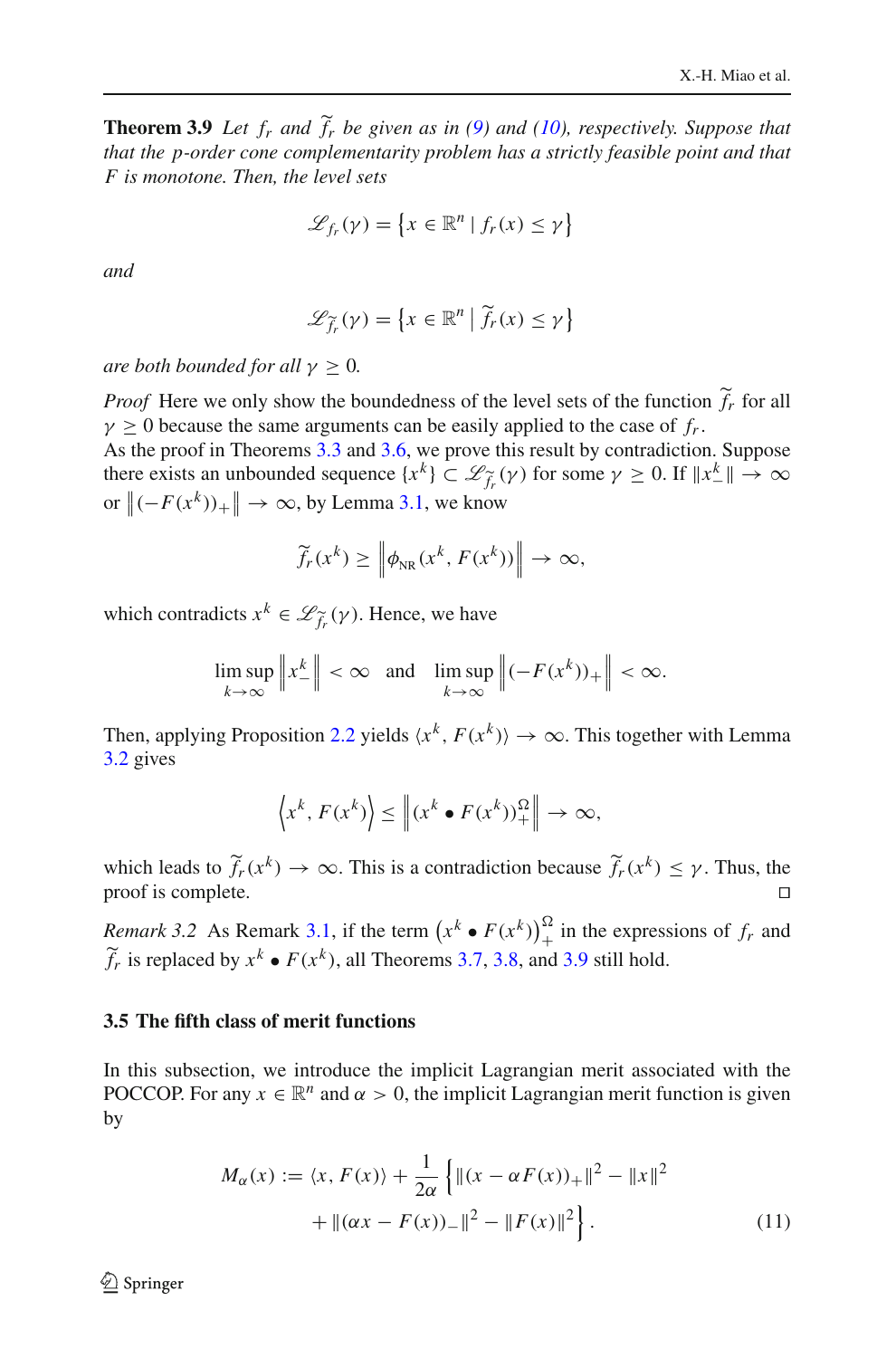This class of functions was first introduced by Mangasarian and Solodov [\[13](#page-18-13)] for solving nonlinear complementarity problems, and was extended by Kong et al. [\[11\]](#page-18-1) to the setting of symmetric cone complementarity problems. Moreover, for the setting of general closed convex cone complementarity problems in Hilbert space, Lu and Huang [\[12\]](#page-18-11) further investigated this merit function. Accordingly, the corresponding results in [\[12\]](#page-18-11) can be applied to the the setting of POCCP. For completeness, as below, the error bound property of the merit function  $M_{\alpha}$  for the POCCP is also presented.

**Property 3.3** ([\[12](#page-18-11), Theorem 3.9]) Let  $M_\alpha$  be given as in [\(11\)](#page-15-0). Suppose that  $F : \mathbb{R}^n \to$  $\mathbb{R}^n$  *is a strongly monotone mapping with modulus*  $\rho > 0$  *and is Lipschitz continuous with L* > 0*. Assume that the p-order cone complementarity problem has a solution*  $x^*$ *. Then, for any fixed*  $\alpha > 0$ *, the following inequality holds* 

$$
\frac{1}{(\alpha-1)(2+L)^2} M_{\alpha}(x) \leq \|x - x^*\| \leq \frac{\alpha(1+L)^2}{(\alpha-1)\rho^2} M_{\alpha}(x).
$$

In the following theorem, we present the boundedness property of the level sets on the merit function  $M_{\alpha}$  for solving the *p*-order cone complementarity problem.

**Theorem 3.10** *Suppose that the p-order cone complementarity problem has a strictly feasible point and that F is monotone. Then, the level set*

$$
\mathscr{L}_{M_{\alpha}}(\gamma) := \{x \in \mathbb{R}^n \mid M_{\alpha}(x) \leq \gamma\}
$$

*is bounded for all*  $\gamma \geq 0$ *.* 

*Proof* First, we note that

$$
M_{\alpha}(x) = \langle x, F(x) \rangle + \frac{1}{2\alpha} \left\{ \left\| (x - \alpha F(x))_+ \right\|^2 - \|x\|^2 \right\}
$$
  
+ 
$$
\left\| (\alpha x - F(x))_- \right\|^2 - \|F(x)\|^2 \right\}
$$
  
= 
$$
\langle x, F(x) \rangle + \frac{1}{\alpha} \langle x - \alpha F(x), (x - \alpha F(x))_+ \rangle
$$
  

$$
- \frac{1}{2\alpha} \left\{ \left\| (x - \alpha F(x))_+ \right\|^2 + \|x\|^2 \right\}
$$
  
+ 
$$
\left\{ F(x), \frac{1}{\alpha} [\alpha x - F(x) + (\alpha x - F(x))_-] - x \right\}
$$
  
+ 
$$
\frac{1}{2\alpha} \left\{ \left\| \alpha x - F(x) + (\alpha x - F(x))_- - \alpha x \right\|^2 \right\}
$$
  
= 
$$
- \langle F(x), (x - \alpha F(x))_+ - x \rangle - \frac{1}{2\alpha} \left\| (x - \alpha F(x))_+ - x \right\|^2
$$
  
+ 
$$
\left\{ F(x), \frac{1}{\alpha} (\alpha x - F(x))_+ - x \right\} + \frac{\alpha}{2} \left\| \frac{1}{\alpha} (\alpha x - F(x))_+ - x \right\|^2
$$
  

$$
\geq \frac{1}{\alpha} \left[ -\left\langle \alpha F(x), \frac{1}{\alpha} (\alpha x - F(x))_+ - x \right\rangle - \frac{1}{2} \left\| \frac{1}{\alpha} (\alpha x - F(x))_+ - x \right\|^2 \right]
$$

<sup>2</sup> Springer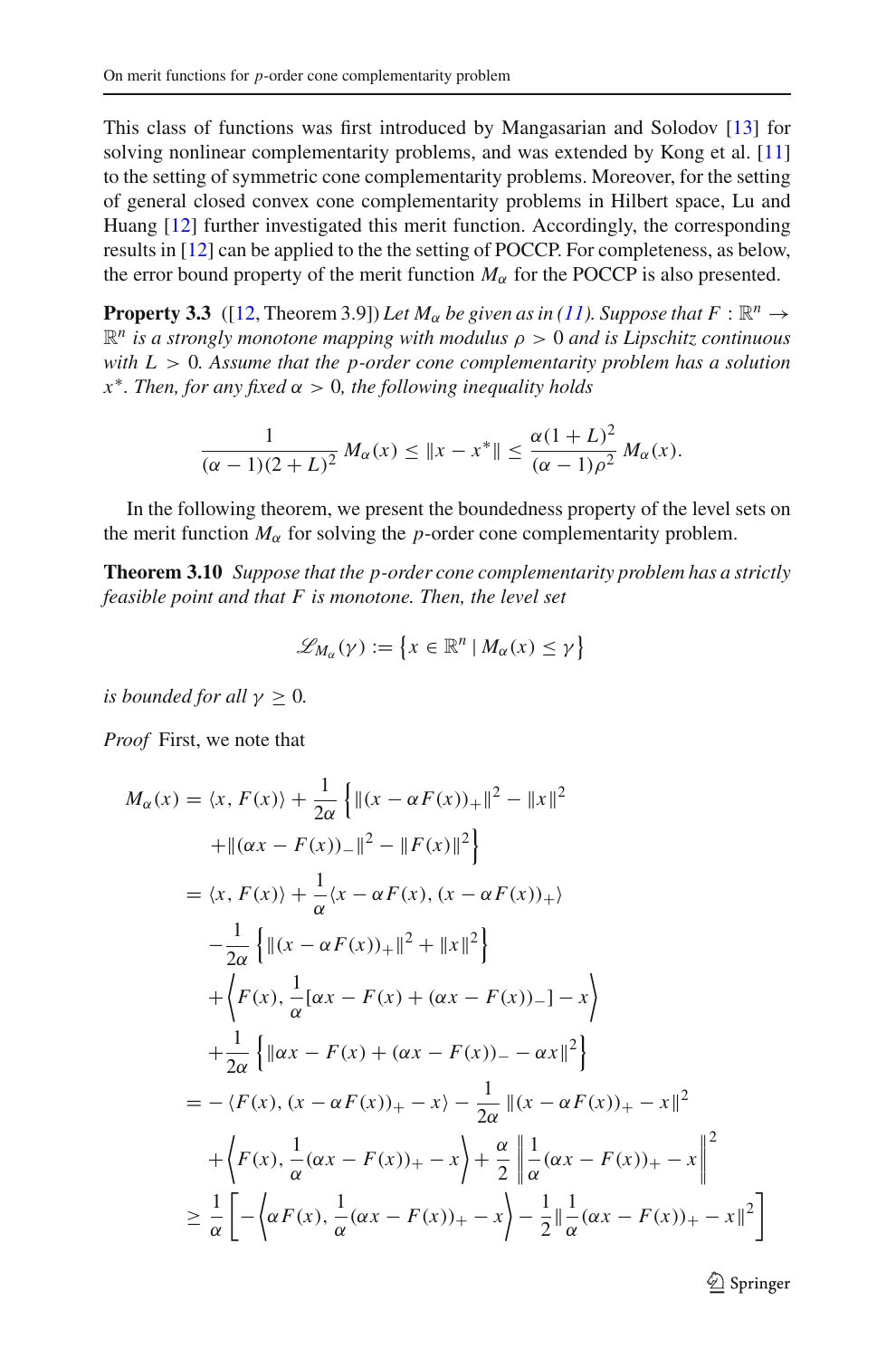$$
+\alpha \left[ \left\langle \frac{1}{\alpha} F(x), \frac{1}{\alpha} (\alpha x - F(x))_+ - x \right\rangle + \frac{\alpha}{2} \| \frac{1}{\alpha} (\alpha x - F(x))_+ - x \|^2 \right]
$$
  
=  $\frac{\alpha^2 - 1}{2\alpha} \| \frac{1}{\alpha} (\alpha x - F(x))_+ - x \|^2$   
=  $\frac{\alpha^2 - 1}{2\alpha} \| (x - \frac{1}{\alpha} F(x))_+ - x \|^2$ .

From Theorem [3.2,](#page-8-1) we know that the level set  $\mathscr{L}_{\Psi_\alpha}(\gamma)$  of the general NR merit function  $\Psi_{\alpha}$  is bounded for all  $\gamma \geq 0$ . With this, it is easy to see that the level set  $\mathscr{L}_{M_{\alpha}}(\gamma)$  is bounded for all  $\gamma \geq 0$ . Then, the proof is complete.

#### **4 Conclusion and future direction**

Although the *p*-order cone complementarity problem belongs to nonsymmetric cone complementarity problem, for which there is no unified framework, we believe that the merit function approach may be an appropriate method that can be extended from symmetric cone complementarity problem to nonsymmetric cone complementarity problem. The key point to do such extension is constructing merit functions. Hence, in this paper, we present how to construct merit functions (by defining a new product) for the *p*-order cone complementarity problem. In addition, we have also shown under what conditions these merit functions have properties of error bounds and bounded level sets. These results provide a theoretical basis for designing the merit function method for solving the special nonsymmetric cone complementarity problem, i.e., *p*order cone complementarity problem. We leave this topic as our future direction. At last, we point out that the main idea is employed from [\[16](#page-18-6)] (which is for circular cone setting) and most analysis techniques look similar to those used in [\[16\]](#page-18-6). Nonetheless, the product is novel which contributes to the literature by providing a new way to deal with such complementarity problem.

# **References**

- <span id="page-17-0"></span>1. Chen, J.-S.: A new merit function and its related properties for the second-order cone complementarity problem. Pac. J. Optim. **2**, 167–179 (2006)
- <span id="page-17-3"></span>2. Chen, J.-S.: Two classes of merit functions for the second-order cone complementarity problem. Math. Methods Oper. Res. **64**, 495–519 (2006)
- 3. Chen, J.-S.: Conditions for error bounds and bounded level sets of some merit functions for the secondorder cone complementarity problem. J. Optim. Theory Appl. **135**, 459–473 (2007)
- 4. Chen, X.D., Sun, D., Sun, J.: Complementarity functions and numerical experiments on some smoothing Newton methods for second-order cone complementarity problems. Comput. Optim. Appl. **25**, 39–56 (2003)
- <span id="page-17-1"></span>5. Chen, J.-S., Tseng, P.: An unconstrained smooth minimization reformulation of second-order cone complementarity problem. Math. Program. **104**, 293–327 (2005)
- 6. Chen, J.-S., Pan, S.-H.: A survey on SOC complementarity functions and solution methods for SOCPs and SOCCPs. Pac. J. Optim. **8**, 33–74 (2012)
- <span id="page-17-2"></span>7. Fukushima, M., Luo, Z.-Q., Tseng, P.: Smoothing functions for second- order-cone complimentarity problems. SIAM J. Optim. **12**, 436–460 (2002)